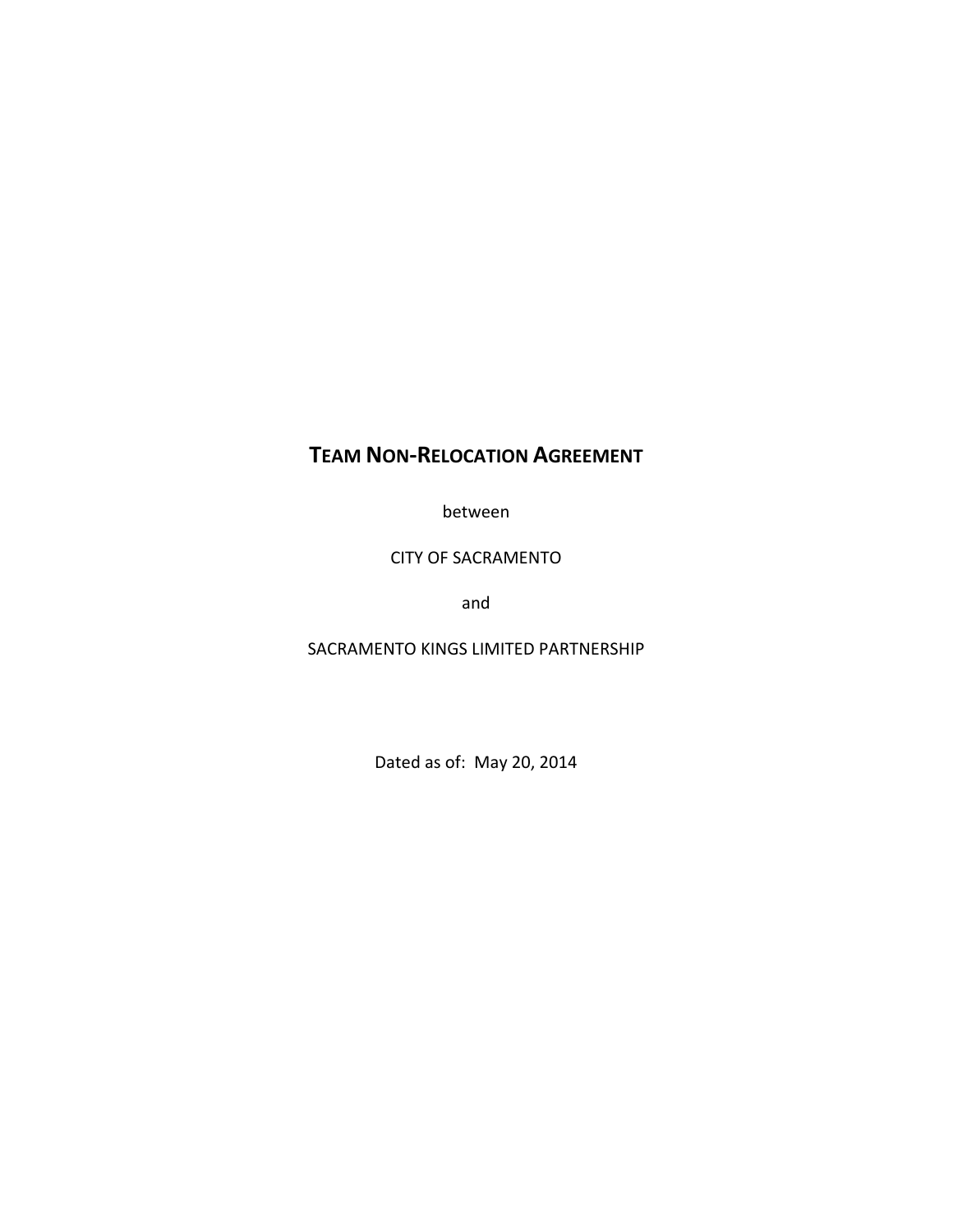# **TABLE OF CONTENTS**

| 1. |     |                                                                |  |  |  |
|----|-----|----------------------------------------------------------------|--|--|--|
|    | 1.1 |                                                                |  |  |  |
|    | 1.2 |                                                                |  |  |  |
| 2. |     |                                                                |  |  |  |
|    | 2.1 | Corporate Existence, Franchise, Headquarters, and Team Name  4 |  |  |  |
|    | 2.2 |                                                                |  |  |  |
| 3. |     |                                                                |  |  |  |
|    | 3.1 |                                                                |  |  |  |
|    | 3.2 |                                                                |  |  |  |
|    | 3.3 |                                                                |  |  |  |
| 4. |     |                                                                |  |  |  |
| 5. |     |                                                                |  |  |  |
| 6. |     |                                                                |  |  |  |
|    | 6.1 |                                                                |  |  |  |
|    | 6.2 |                                                                |  |  |  |
| 7. |     |                                                                |  |  |  |
|    | 7.1 |                                                                |  |  |  |
|    | 7.2 |                                                                |  |  |  |
|    | 7.3 |                                                                |  |  |  |
|    | 7.4 |                                                                |  |  |  |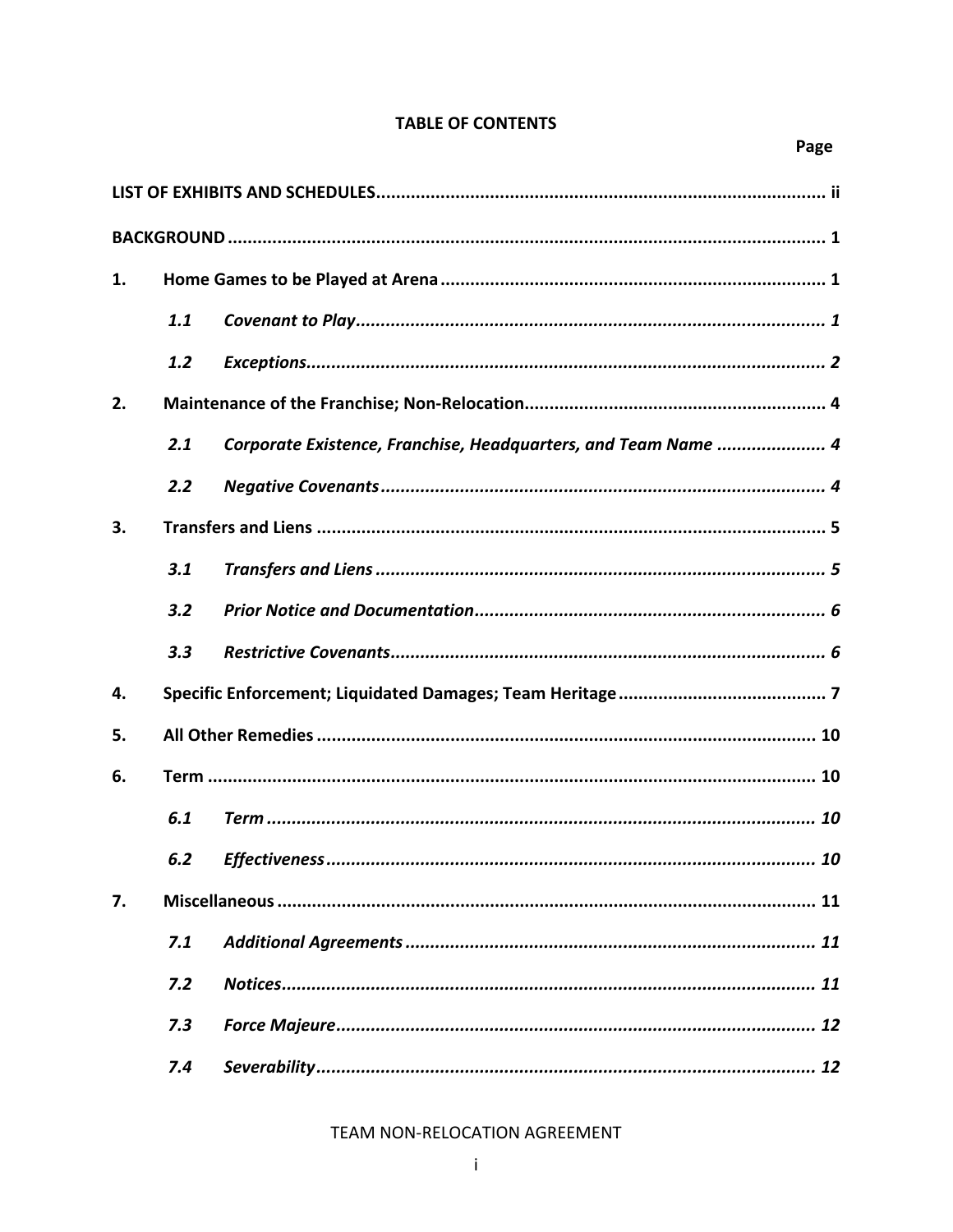| 7.5  |  |  |  |  |
|------|--|--|--|--|
| 7.6  |  |  |  |  |
| 7.7  |  |  |  |  |
| 7.8  |  |  |  |  |
| 7.9  |  |  |  |  |
| 7.10 |  |  |  |  |
| 7.11 |  |  |  |  |
| 7.12 |  |  |  |  |
| 7.13 |  |  |  |  |
| 7.14 |  |  |  |  |
| 7.15 |  |  |  |  |
| 7.16 |  |  |  |  |
| 7.17 |  |  |  |  |
| 7.18 |  |  |  |  |
| 7.19 |  |  |  |  |
|      |  |  |  |  |

# LIST OF EXHIBITS AND SCHEDULES

- EXHIBIT A Liquidated Damages
- SCHEDULE 7.14(B) **Existing Liens**

8.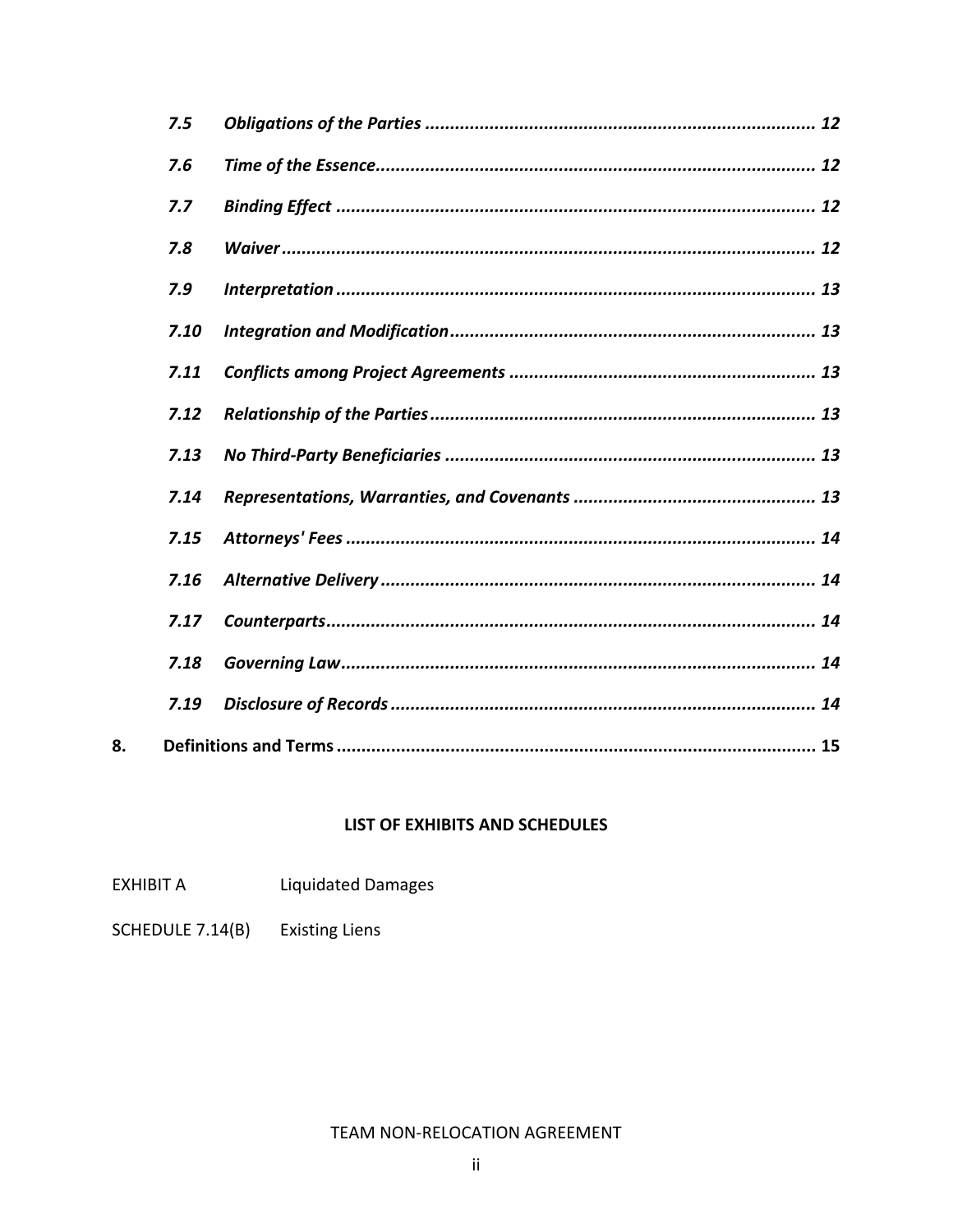#### **TEAM NON‐RELOCATION AGREEMENT**

This TEAM NON‐RELOCATION AGREEMENT (this "**Agreement**") is made and entered into as of May 20, 2014 (the "**Effective Date**") between the City of Sacramento, a municipal corporation of the State of California (the "**City**"), and Sacramento Kings Limited Partnership, a California limited partnership ("**TeamCo**"). The City and TeamCo are sometimes referred to herein as the "**Parties**" and each as a "**Party**."

#### **BACKGROUND**

TeamCo owns and operates the National Basketball Association ("NBA") franchise currently known as the Sacramento Kings (the "Team").

Concurrently with the Parties' execution of this Agreement, the City, TeamCo, Sacramento Downtown Arena LLC, a Delaware limited liability company ("ArenaCo"), and Sacramento Basketball Holdings, LLC, a Delaware limited liability company ("HoldCo"), have entered into the Comprehensive Project Agreement for the Sacramento Entertainment and Sports Center (the "Comprehensive Agreement"), which, together with the other "Project Agreements" (as such term is defined in the Comprehensive Agreement), set forth the agreements of the Parties, ArenaCo, and HoldCo with respect to the ownership, financing, design, development, construction, lease, occupancy, use, maintenance, and operation of a multipurpose entertainment and sports center to be located in downtown Sacramento (the "Arena").

The Team, TeamCo, and TeamCo's Affiliates (expressly including ArenaCo and HoldCo) will substantially benefit from the transactions contemplated in the Project Agreements, including the construction of the Arena and the licensing of the Arena to TeamCo.

The City has agreed to invest, in accordance with the Project Agreements and subject to the tax treatment to be taken by HoldCo and ArenaCo as set forth in the Comprehensive Agreement, approximately \$255,200,000 for the design, development, and construction of the Arena. The City has a significant interest in ensuring that, upon substantial completion of the Arena, the Team will play all of its Home Games (as defined herein) at the Arena.

As a material inducement to the City entering into the Comprehensive Agreement and each of the other Project Agreements to which the City is a party, and in consideration of the City's agreement to invest approximately \$255,200,000 for the design, development, and construction of the Arena, TeamCo has agreed to enter into this Agreement to ensure that the Team will play all Home Games at the Arena on the terms and conditions set forth herein.

### **With these background facts in mind, the Parties agree as follows:**

### **1. Home Games to be Played at Arena**

**1.1** *Covenant to Play*. TeamCo covenants and agrees that, during the Term, the Team will play all of its Home Games at the Arena, except that TeamCo may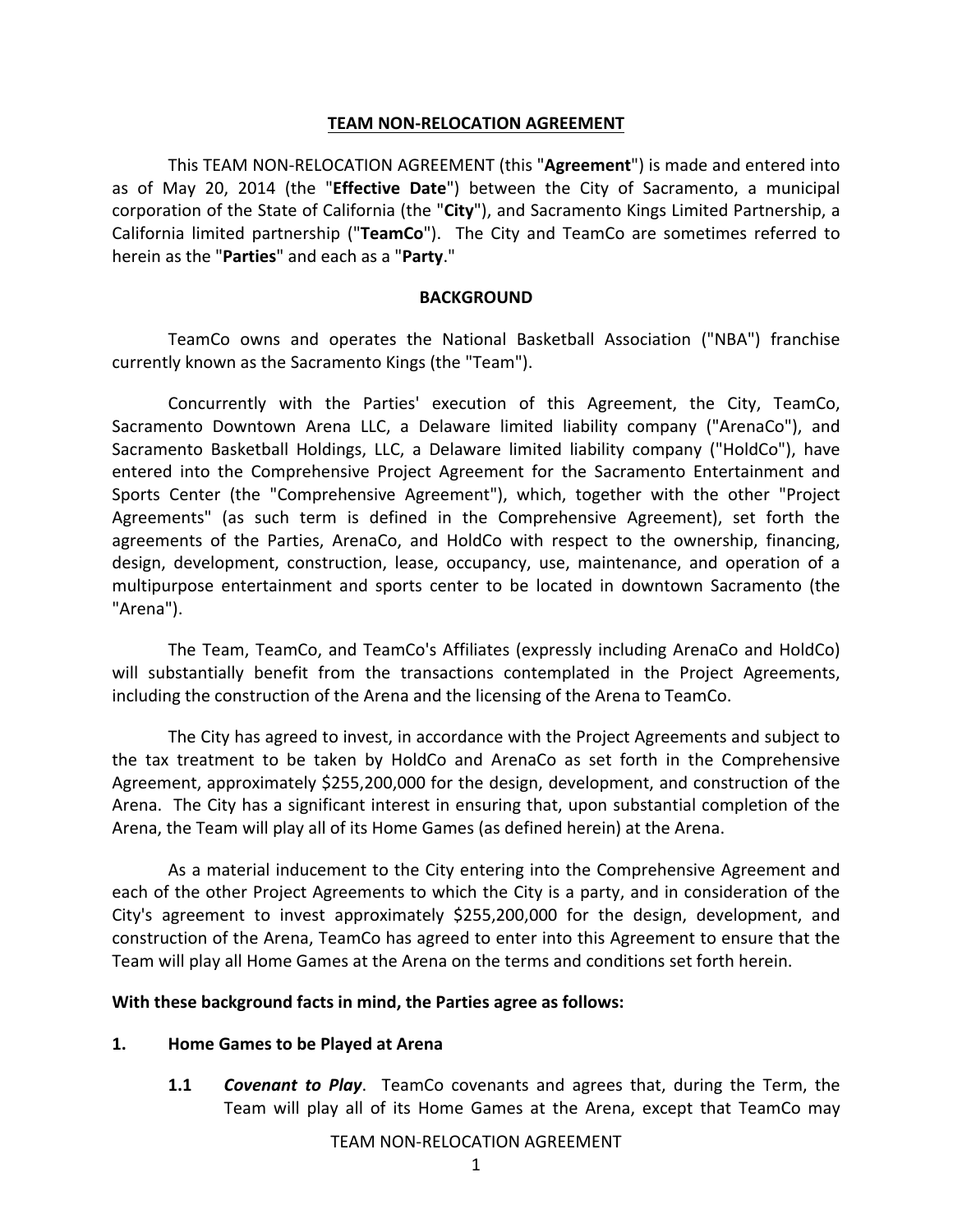cause the Team to play, at an alternate, neutral site: (A) up to two NBA Pre‐Season Home Games (as defined in the Team Agreement) during each Basketball Season; (B) up to two NBA Regular Season Home Games (as defined in the Team Agreement) during each Basketball Season; and (C) any number of NBA Playoff Home Games (as defined in the Team Agreement) during any Basketball Season (i) so long as the Team's opponent in any post‐season series is scheduled to play an equal or greater number of its home games in such series outside of the city, municipality, or similar local jurisdiction in which such opponent's NBA regular season home venue is located (except as otherwise provided under NBA Rules applicable generally to all members of the NBA which are intended to deal with the different number of home games played by opposing teams in a postseason series (e.g., in a post‐season series consisting of an odd number of games, the Team may be scheduled to play one more NBA Playoff Home Game at an alternate, neutral site than the number of games the Team's opponent is scheduled to play outside of the city, municipality, or similar local jurisdiction in which such opponent's NBA regular season home venue is located)) and (ii) only if required by NBA Rules applicable generally to all members of the NBA; it being agreed, for the avoidance of any doubt, that TeamCo shall not have the right to elect or otherwise voluntary decide to play any of its post‐season Home Games at any alternate site.

- **1.2** *Exceptions*. Notwithstanding Section 1.1, if an Alternate Site Condition exists, TeamCo shall be entitled to make arrangements for an alternate site and the Team shall be entitled to temporarily play its Home Games at such alternate site, on the following terms and conditions:
	- (A) Promptly after TeamCo first learns of such Alternate Site Condition, TeamCo shall deliver written notice to the City identifying the Alternate Site Condition and stating the number of days such Alternate Site Condition is expected to persist and the number of Home Games expected to be played at the alternate site.
	- (B) TeamCo shall use its commercially reasonable efforts to obtain an alternate site within the City of Sacramento or, failing that, as close to the City of Sacramento as is reasonably possible.
	- (C) Prior to the Team playing any of its Home Games at an alternate site, TeamCo shall reasonably make available to the City for its review a copy of the agreement, contract, or other commitment made by TeamCo with respect to the Team's use of such alternate site (an "**Alternate Site Commitment**"); provided, however, that if any Alternate Site Commitment contains a confidentiality provision that prevents TeamCo from delivering all or any portion of such Alternate Site Commitment to the City, then ArenaCo may satisfy its obligations under this Section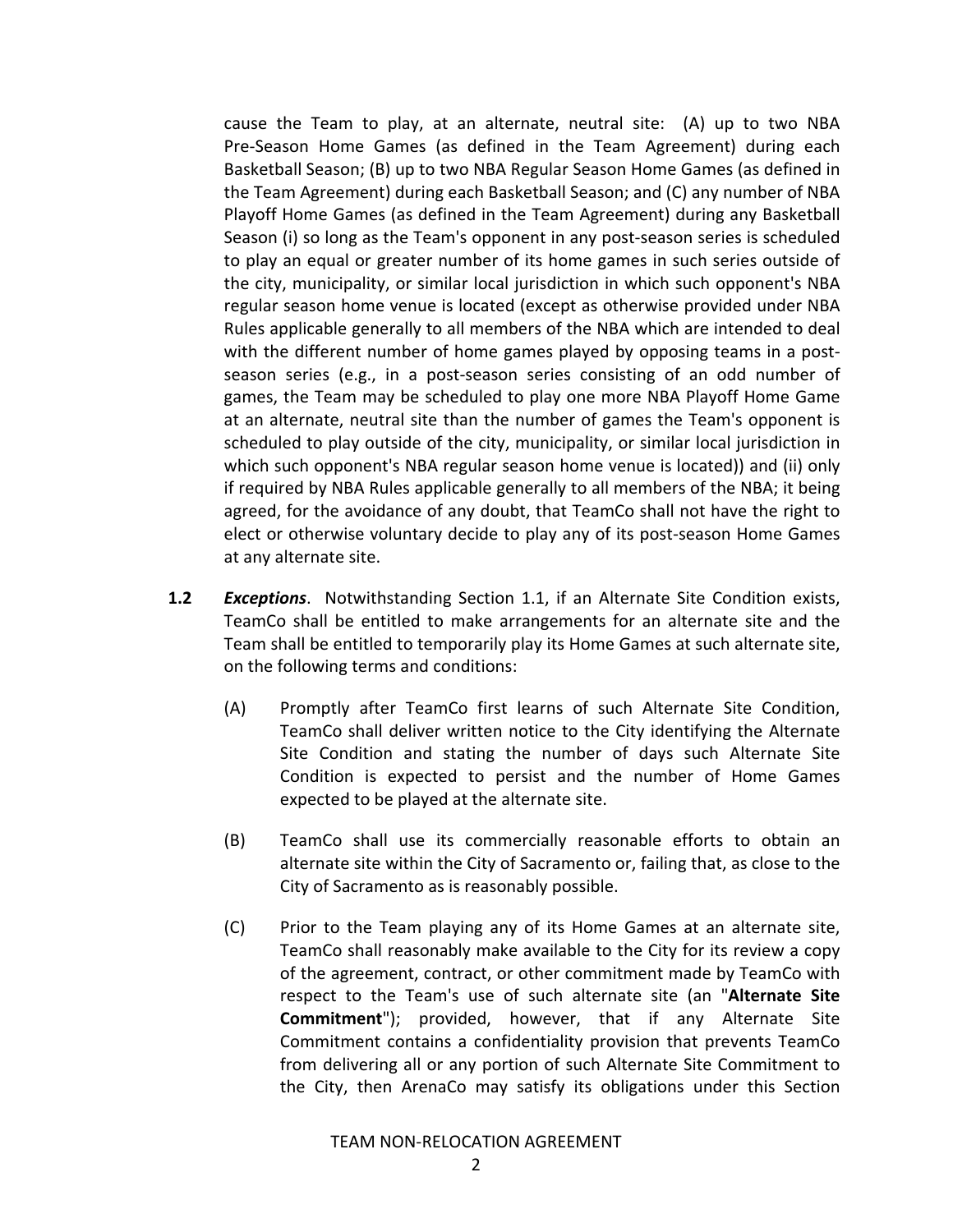1.2(C) by reasonably making available to the City for its review only those portions of such Alternate Site Commitment that relate, directly or indirectly, to the number of Home Games to be played at such alternate site or otherwise relate, directly or indirectly, to the term (including any extensions thereof) of such Alternate Site Commitment. Without limiting the generality of the foregoing, if such Alternate Site Commitment includes any provisions that would incentivize TeamCo to cause the Team to play more games at such alternate site than absolutely necessary (including by way of decreasing charges), then TeamCo shall reasonably make available to the City for its review all such provisions.

- (D) The Team may play its Home Games at such alternate site only during the period of time that such Alternate Site Condition exists. Notwithstanding the foregoing, if the circumstances giving rise to such Alternate Site Condition do not allow TeamCo or its Affiliates to reasonably determine when such Alternate Site Condition will end (an "**Indeterminate Condition**"), then TeamCo may honor an Alternate Site Commitment reasonably made by TeamCo with respect to such Indeterminate Condition even if such Alternate Site Commitment extends beyond the expiration of such Indeterminate Condition; provided, that the Team recommences playing its Home Games at the Arena no later than 20 days after such Indeterminate Condition ends unless the following circumstances apply:
	- (i) If an Indeterminate Condition exists (x) prior to the commencement of any Basketball Season and is reasonably expected to still exist 60 days after the commencement of such Basketball Season or (y) after the commencement of any Basketball Season, but before December 1 of such Basketball Season, and is reasonably expected to still exist 60 days thereafter, then the associated Alternate Site Commitment may extend through the final Home Game prior to the "All‐Star" break of such Basketball Season; and
	- (ii) If an Indeterminate Condition exists as of or after December 1 of any Basketball Season and is reasonably expected to still exist at the later of (x) 30 days thereafter and (y) the "All‐Star" break of such Basketball Season, then the associated Alternate Site Commitment may extend through the duration of such Basketball Season.
- (E) TeamCo shall use its commercially reasonable efforts to mitigate and overcome any Alternate Site Condition (whether an Indeterminate Condition or otherwise) to the extent the applicable event or condition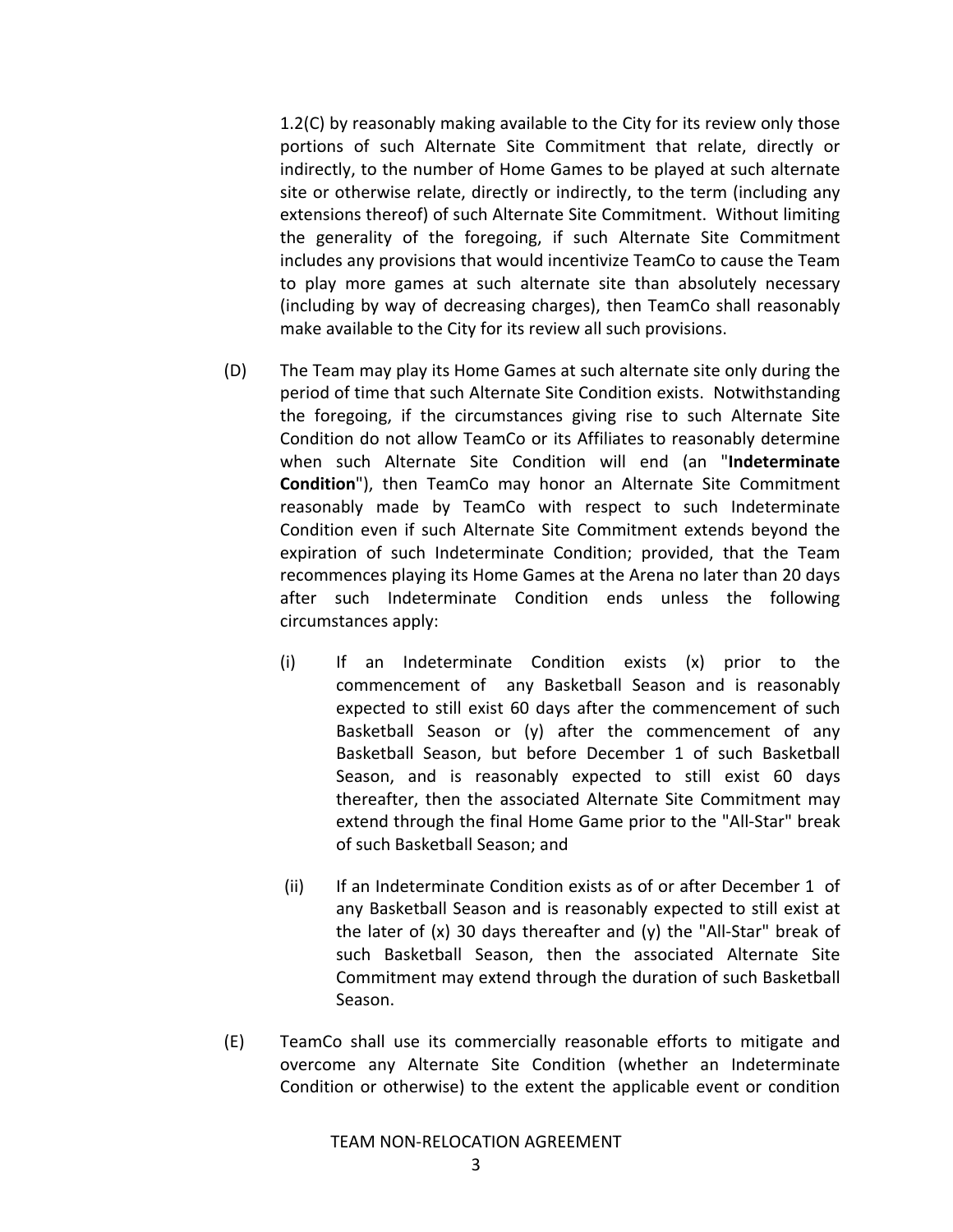giving rise thereto is within the reasonable control of TeamCo and not a responsibility of ArenaCo under the Team Agreement or the City under any Project Agreement, but which efforts shall include, to the extent relevant to the Alternate Site Condition, enforcing TeamCo's rights against ArenaCo under the Team Agreement.

# **2. Maintenance of the Franchise; Non‐Relocation**

- **2.1** *Entity Existence, Franchise, Headquarters, and Team Name*. At all times during the Term:
	- (A) TeamCo shall maintain its existence as an entity organized under the laws of the State of California or any other state of the United States, and shall not dissolve or liquidate without the prior written consent of the City.
	- (B) TeamCo shall (i) maintain the membership of the Team in the NBA in good standing, (ii) hold, maintain, and defend the right of the Team to play basketball as a member of the NBA, and (iii) oppose the adoption of any NBA Rule that contradicts any of the terms of this Agreement; provided, however, that the foregoing shall not prohibit TeamCo from voting in favor of adoption of such an NBA Rule if it is (x) not specifically targeted at the Team and (y) bundled or packaged with any other NBA Rule that is unrelated to the subject matter of this Agreement (though in such a situation TeamCo shall register its objection to such NBA Rule if compliance with such NBA Rule would cause a default under this Agreement). Without limiting the generality of the foregoing, TeamCo shall not volunteer for contraction of the Team by the NBA or vote in favor of its contraction. In any event, contraction of the Team by the NBA shall be deemed to be a default by TeamCo of the Non‐Relocation Covenants.
	- (C) TeamCo shall maintain its corporate headquarters and its principal place of business within the city limits of Sacramento, California.
	- (D) TeamCo shall cause the name "Sacramento" to be included in the first part of the Team's name (i.e., the "Sacramento \_\_\_\_\_\_ ") and TeamCo shall not include any other geographic, city, county, state, or country reference in the Team's name.
- **2.2** *Negative Covenants*. Subject to Sections 1.1 and 1.2, at all times during the Term, TeamCo, its Affiliates and their respective representatives shall not:
	- (A) (i) Relocate, attempt to relocate, or permit the relocation of, the Team outside the boundaries of the City, (ii) change or move the home territory of the Team set forth under NBA Rules in any manner that would exclude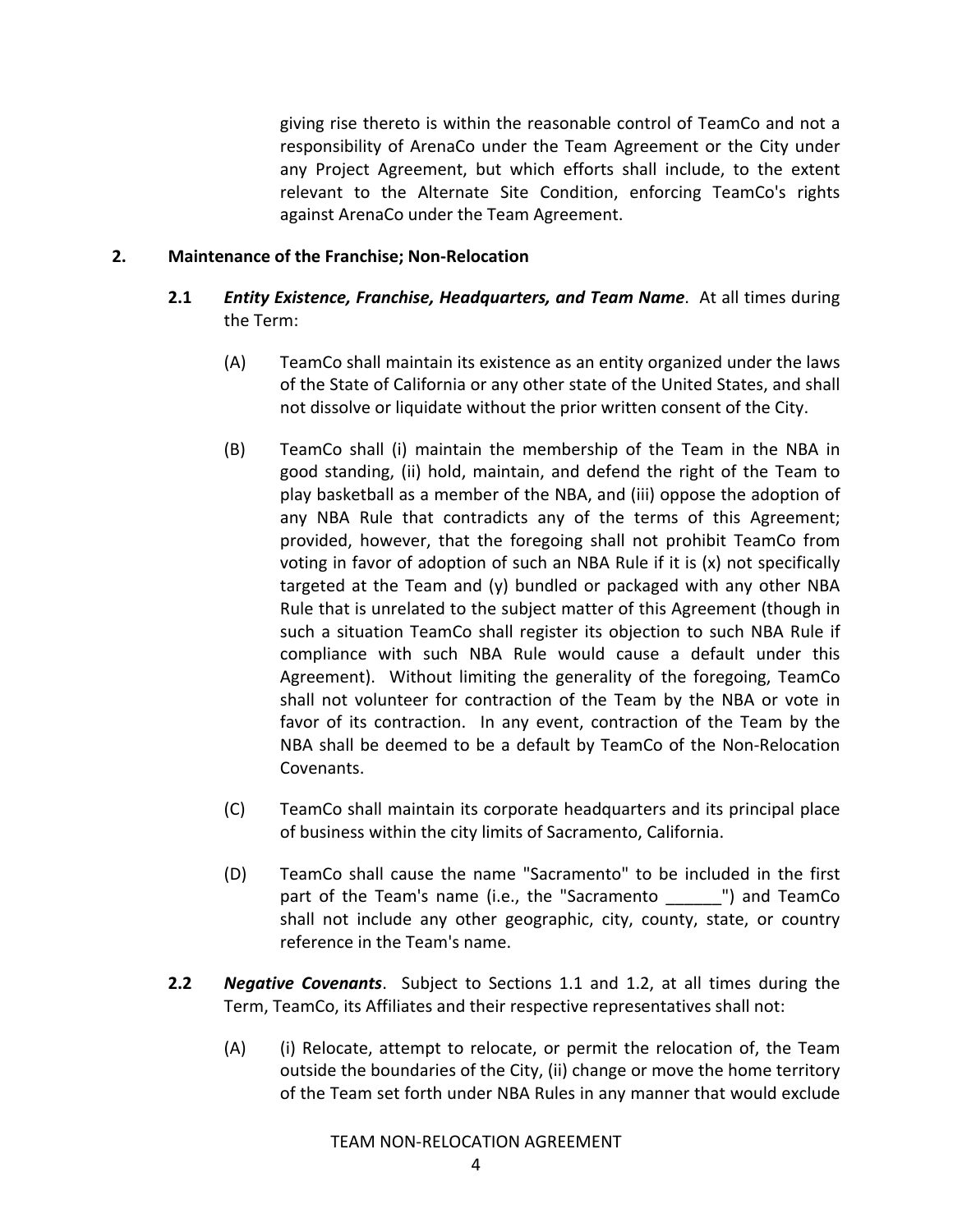the City, or (iii) permit or cause to occur any other event that could reasonably be expected to result in the occurrence of an event described in the foregoing clause (i) or (ii).

- (B) (i) Enter into any contract that obligates the Team to play Home Games at any location other than the Arena or (ii) take any other action that causes or could reasonably be expected to cause the Team's right to play professional basketball in the Arena after the Commencement Date and for the remainder of the Term to be lost or materially impaired; provided, however, that the foregoing shall not prevent TeamCo or any of its Affiliates from (x) enforcing its rights, and the applicable other party's obligations, under the Team Agreement, (y) enforcing its rights, and the City's obligations, under the Project Agreements, and (z) taking any action with respect to any strike, lockout, or other labor dispute (provided the Team is not playing Home Games elsewhere during any such period).
- (C) Solicit, enter into, or participate in any negotiations or discussions with, or apply for or seek approval from, third parties, including the NBA, with respect to any agreement, legislation, or financing that contemplates, or could reasonably be expected to result in, any action that would contravene or result in contravention of any Non‐Relocation Covenant.
- (D) The prohibitions set forth in this Section 2.2 shall not apply to TeamCo's, its Affiliates' and their respective representatives' actions, negotiations, discussions, applications, or agreements during the last seven Operating Years of the Term with respect to a proposed relocation, change, or move that would not take effect during the Term

### **3. Transfers and Liens**

**3.1** *Transfers and Liens*. Subject to this Section 3, TeamCo may, from time to time, make a Transfer or grant a Lien; provided, however, that any such Transfer or grant of a Lien shall be (A) conditioned on the Person who acquires the Team or holds any Lien being approved by the NBA in accordance with the NBA Rules as an owner of the Team or the holder of a Lien and (B) made or granted subject to the requirements and obligations of TeamCo under this Agreement, including compliance in all respects with the Non‐Relocation Covenants, so that any Person who acquires the Team (including, if applicable, the NBA), either pursuant to any such Transfer or pursuant to any foreclosure or other action against any such Lien, shall acquire and take the Team therein subject to all of the Non-Relocation Covenants and the other terms of this Agreement. Such Person shall thereafter be deemed to be "TeamCo" for purposes of this Agreement. No Transfer (including, if applicable, to the NBA) shall change, limit, release, or otherwise effect the obligations of TeamCo under this Agreement.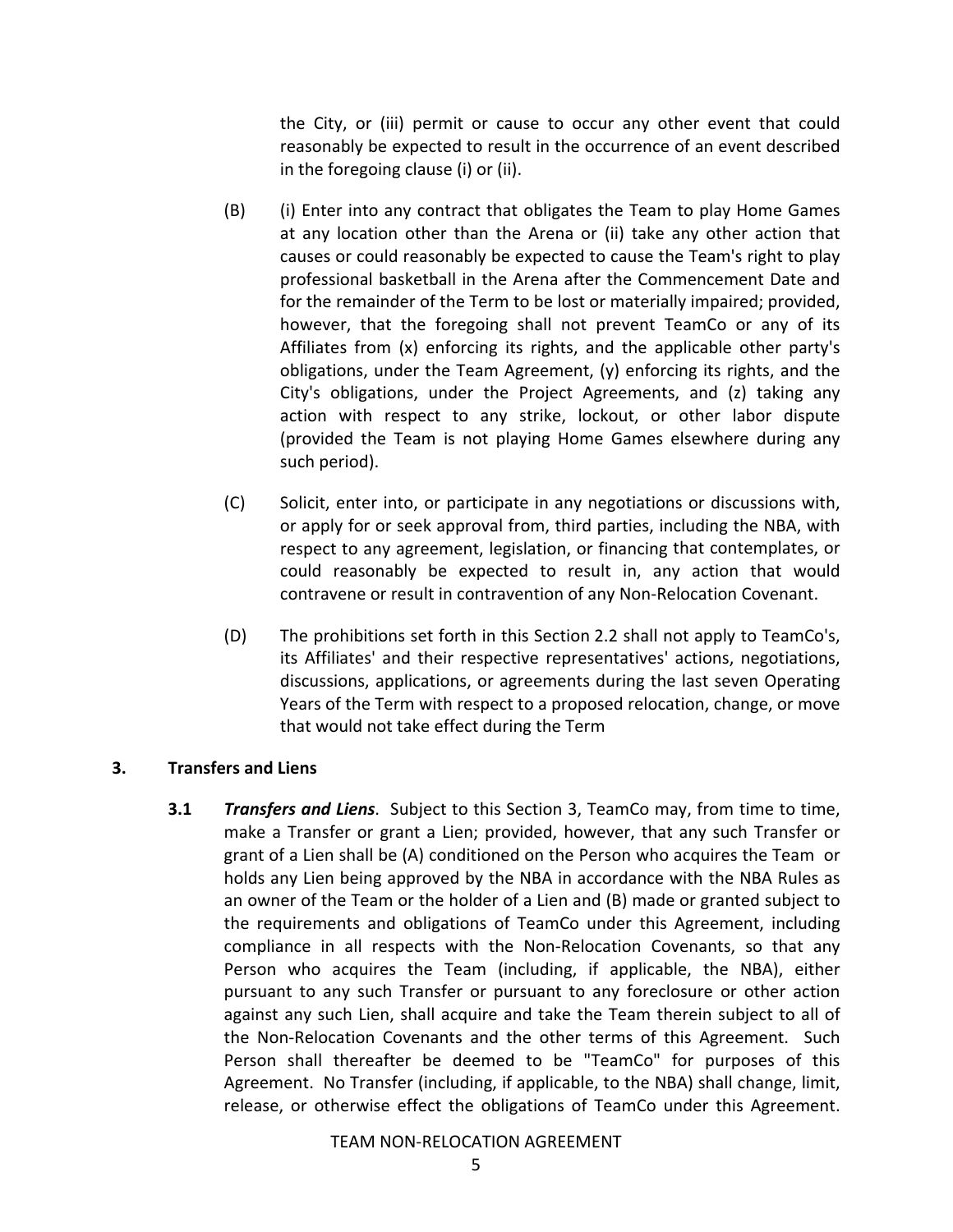Any Transfer made or Lien granted contrary to this Section 3 is void.

# **3.2** *Prior Notice and Documentation*.

- (A) TeamCo shall give the City at least 15 days' prior written notice of any Transfer and any sale, transfer, assignment, or other disposition of any direct or indirect controlling ownership interests in the Team (or prompt written notice after a death or similar circumstance that results in such a disposition of any direct or indirect controlling ownership interests in the Team).
- (B) In connection with any Transfer, the transferee must agree in writing, in form and substance reasonably acceptable to the City, to assume, in full and without qualification, TeamCo's obligations under this Agreement, specifically including the Non-Relocation Covenants and any thenunperformed obligations of TeamCo under this Agreement whether accrued or due before or after the effective date of such Transfer (with such agreement having been executed and delivered to the City simultaneously with, or prior to, such Transfer).
- (C) TeamCo shall not grant any Lien, unless the documents and other instruments implementing the Lien expressly provide, and the pledgee agrees in writing for the intended third‐party benefit of the City and its successors and assigns, that (i) such Lien is subject to this Agreement, and (ii) any Transfer upon foreclosure or other enforcement of the Lien shall be subject to this Agreement. Concurrently with the execution of any Lien (or, if such Lien exists on the Effective Date, prior to the execution of this Agreement), TeamCo shall reasonably make available to the City for its review a copy, certified as true and complete by an officer of TeamCo, of the express agreement of the pledgee and the thirty party beneficiary language as required by this section. The Parties acknowledge and agree that this Section 3.2(C) shall not apply with respect to the Liens set forth on Schedule 7.14(B) attached hereto (or any refinancing thereof); provided, however, TeamCo represents and warrants that the collateral agent under the NBA's League‐Wide Credit Facility, pursuant to the NBA consent letter executed with respect thereto, has agreed that to the extent it wishes to foreclose on any portion of the Team's assets (including its membership in the NBA), it must foreclose on and sell all of the Team's assets as a package and not attempt to foreclose upon or sell any of the Team's assets (other than its cash and cash equivalents) individually.
- **3.3** *Restrictive Covenants*. The Non‐Relocation Covenants shall be deemed to be restrictive covenants that attach to and bind the Team As Property.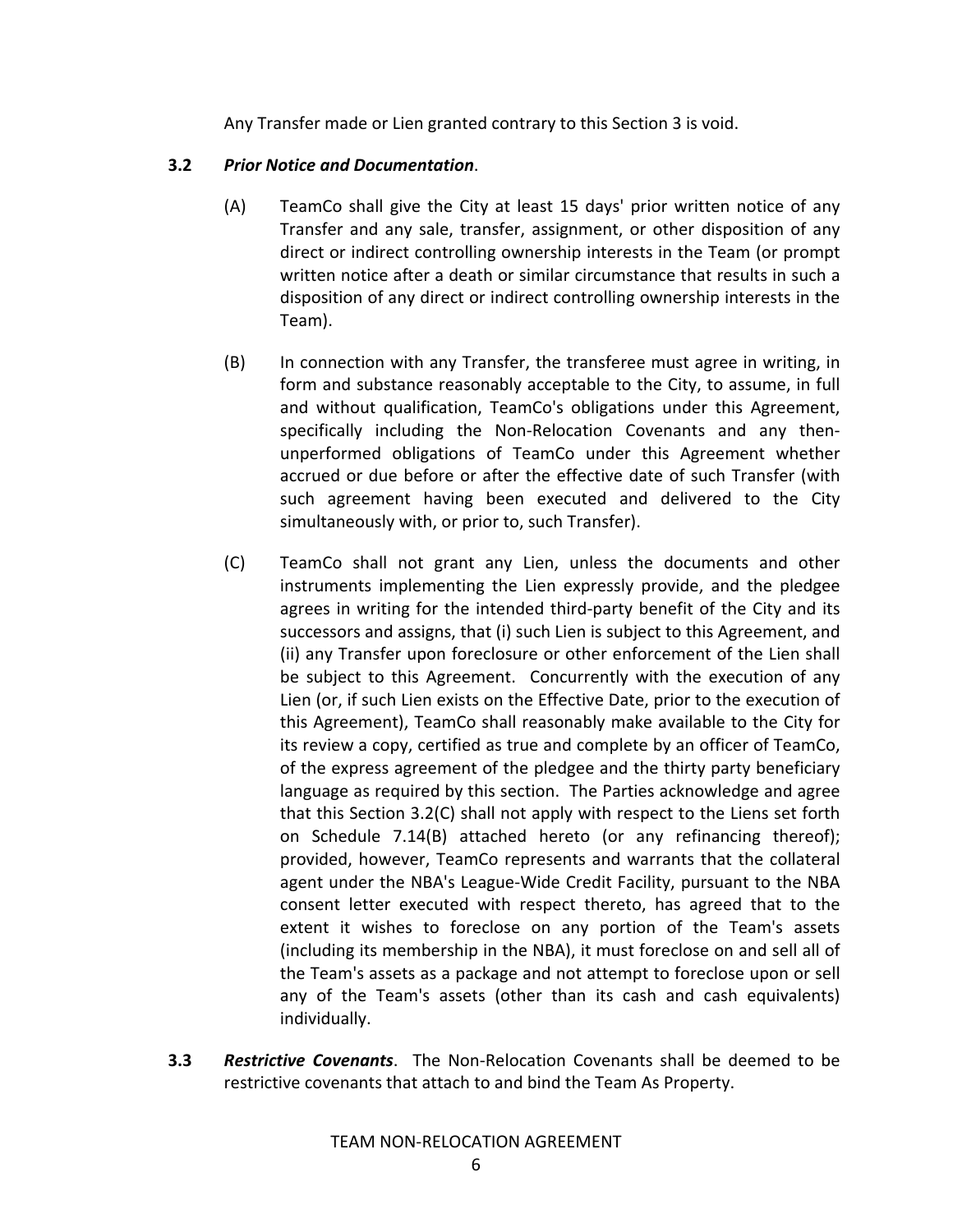### **4. Specific Enforcement; Liquidated Damages; Team Heritage**

- (A) The Parties acknowledge that: (i) TeamCo's obligations under the Non‐Relocation Covenants are unique, are the essence of the bargain, and are essential consideration for this Agreement and the other Project Agreements being entered into by the City; (ii) the Team is extraordinary and unique and that under the organization of professional basketball by and through the NBA, the City may not be able to replace the Team; and (iii) the determination of damages caused by a Non‐Relocation Default, the effects of which would be suffered by the City and its surrounding communities, would be difficult, if not impossible, to ascertain. Therefore, the Parties acknowledge and agree that there exists no adequate and complete remedy at law to enforce this Agreement against TeamCo, and that equitable relief by way of a decree of specific performance or an injunction (such as a prohibitory injunction barring the Team from relocating or playing its Home Games at any location other than the Arena in violation of this Agreement or a mandatory injunction requiring the Team to play its Home Games at the Arena in accordance with this Agreement) is the only appropriate remedy for the enforcement of this Agreement notwithstanding the provisions for liquidated damages set forth in Section 4(B). Consistent with the Parties' intent that the equitable relief of this Section 4(A) is the preferred relief for a Non‐ Relocation Default, the City hereby covenants that, in the event of a Non‐ Relocation Default, or the threat of a Non‐Relocation Default, the City shall seek equitable relief as provided by this Section 4(A) before attempting to avail itself of the liquidated damages provisions set forth in Section 4(B) (provided that equitable relief is a remedy available and enforceable at the time of such Non-Relocation Default). Furthermore, based on the foregoing, TeamCo hereby agrees as follows (and TeamCo shall not assert or argue otherwise in any action or proceeding):
	- (1) Significant obligations are being incurred by the City to make the Arena available for Home Games and any Non‐Relocation Default shall constitute irreparable harm to the City for which monetary damages or other remedies at law will not be an adequate remedy.
	- (2) The City is entitled to obtain injunctive relief prohibiting action, directly or indirectly, by TeamCo that causes or could reasonably be expected to cause a Non-Relocation Default, or mandating action that averts or will avert a Non‐Relocation Default, or enforcing any covenant, duty, or obligation of TeamCo hereunder through specific performance. The City is further entitled to seek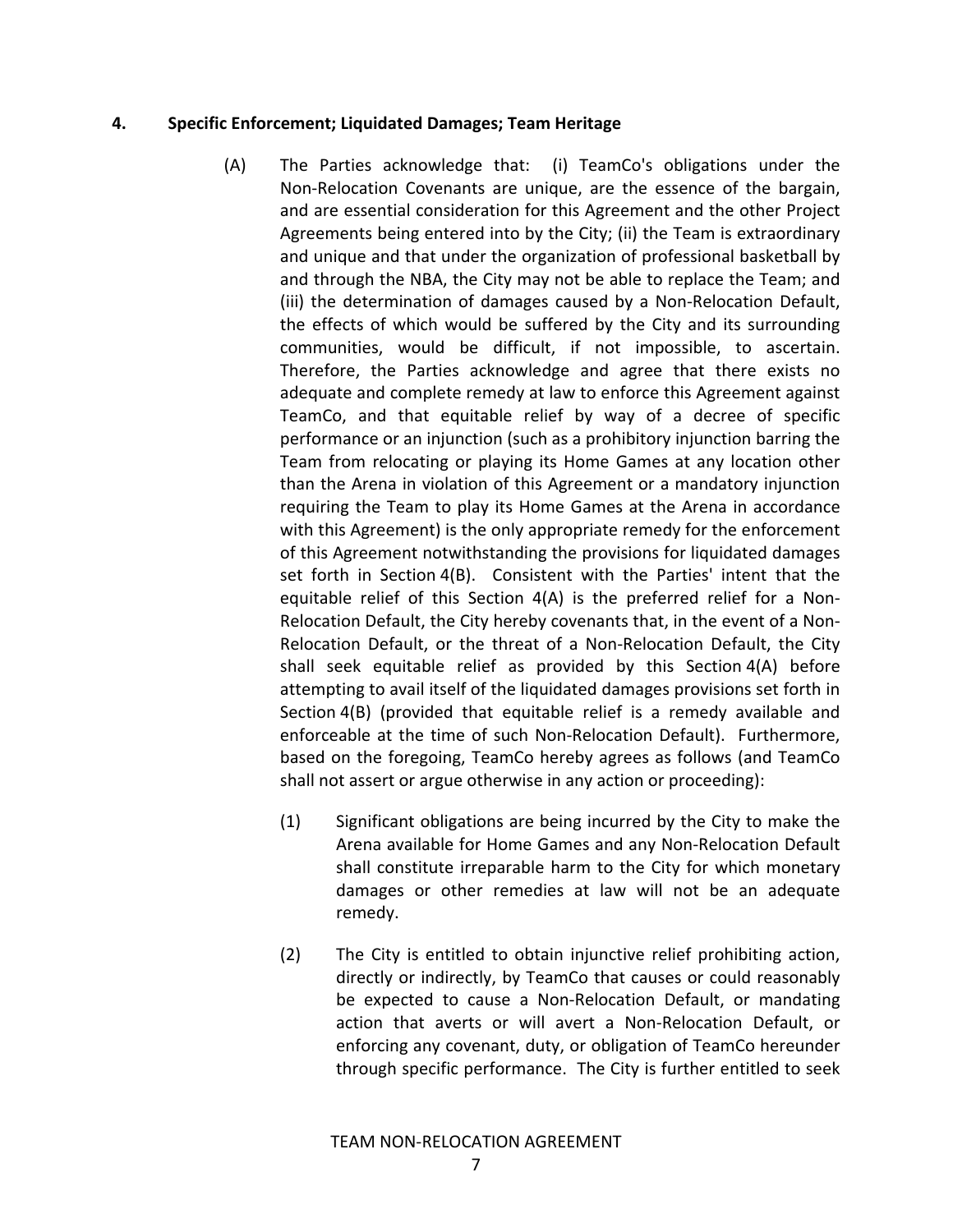declaratory relief with respect to any matter under this Agreement.

- (3) The rights of the City to injunctive relief as a result of a Non‐ Relocation Default, as set forth in this Section 4(A) and as otherwise allowed under Applicable Law, shall not constitute a claim pursuant to Section 101(5) of the United States Bankruptcy Code, as it may be amended from time to time, or any substitute therefor, and shall not be subject to discharge or restraint of any nature in any bankruptcy, reorganization, or insolvency proceeding involving TeamCo or the Team, and this Agreement is not an "executory contract" as contemplated by Section 365 of the United States Bankruptcy Code.
- (4) In any proceeding seeking relief for a Non‐Relocation Default, any requirement for the City to (i) post any bond or other security or collateral, or (ii) make any further showing of irreparable harm, balance of harms, consideration of the public interest, or inadequacy of money damages, as a condition of any relief sought or granted is hereby waived.
- (5) BY OPERATION OF THE PROVISIONS OF THIS SECTION 4(A), TEAMCO IS KNOWINGLY AND INTENTIONALLY RELINQUISHING OR LIMITING CERTAIN IMPORTANT RIGHTS AND PRIVILEGES TO WHICH IT OTHERWISE MIGHT BE ENTITLED, INCLUDING THE RIGHT TO OBJECT TO A GRANT OF SPECIFIC PERFORMANCE OR INJUNCTIVE RELIEF, AND TEAMCO'S RELINQUISHMENT AND LIMITATION THEREOF IS VOLUNTARY AND FULLY INFORMED.
- (B) TeamCo acknowledges and agrees that upon the occurrence of a Type I Non‐Relocation Default or a Type II Non‐Relocation Default, if the equitable relief described in Section 4(A) is not granted by a court of competent jurisdiction for any reason, or is otherwise unavailable, the payment by TeamCo of liquidated damages is the next most appropriate remedy. Therefore, if both of the following conditions are satisfied: (i) a court of competent jurisdiction determines, in a final order (including all appeals) (a "**Final Order**"), that TeamCo has committed a Type I Non‐ Relocation Default or a Type II Non‐Relocation Default and (ii) a court of competent jurisdiction declares that the equitable relief described in Section 4(A) will not be granted, or is otherwise unavailable, to the City, then TeamCo shall pay liquidated damages to the City in the applicable amount set forth on Exhibit A attached hereto, which payment must be paid as a lump sum, in immediately available funds, no later than 30 days after the last of such conditions is satisfied. In determining the amount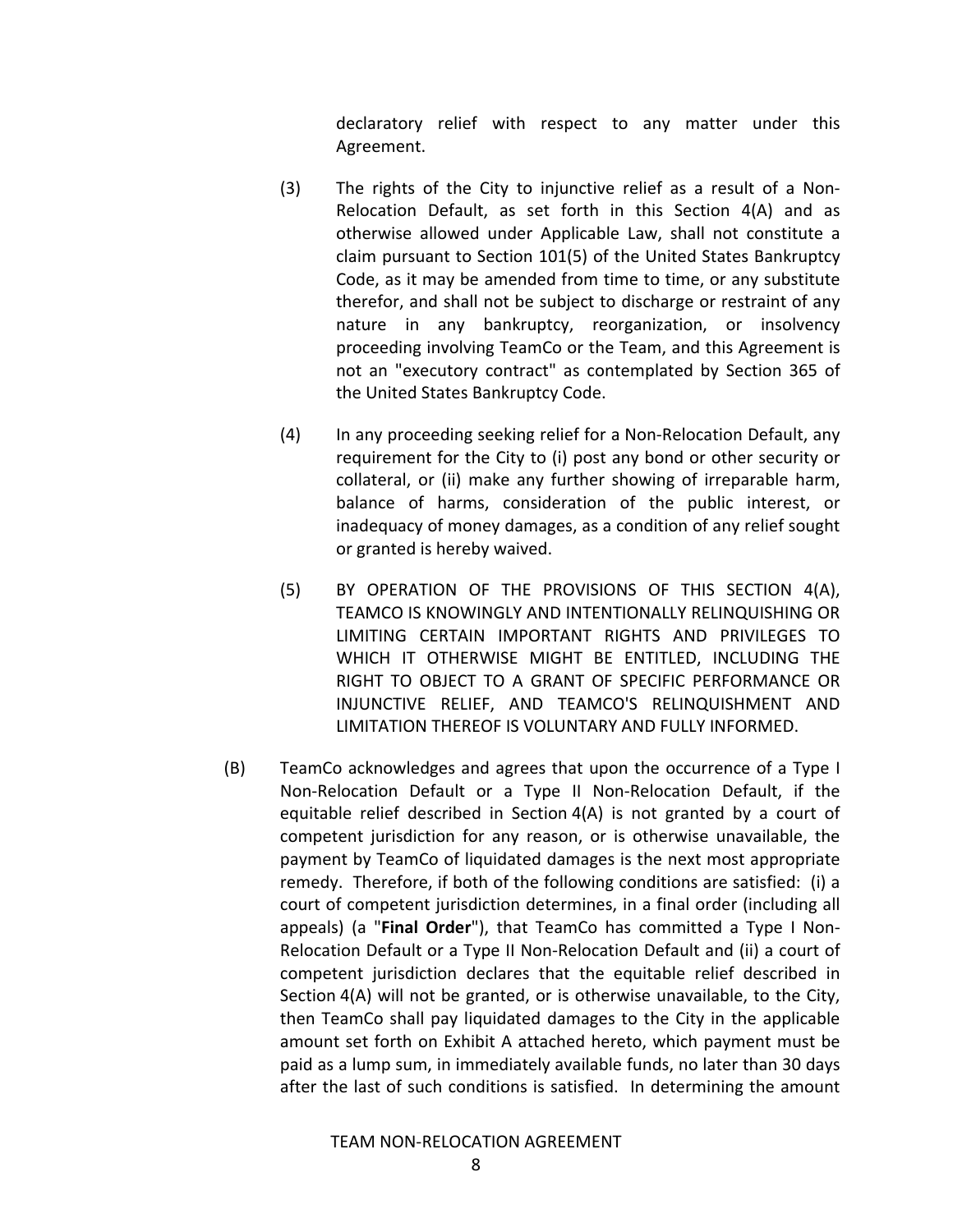of such liquidated damages, the Parties have exercised great care to make a reasonable forecast of direct damages allowable by Applicable Law that may arise from a Type I Non-Relocation Default or a Type II Non‐Relocation Default, taking into due consideration: (i) the substantial costs the City has agreed to incur in connection with the design, development, and construction of the Arena; (ii) the extraordinary involvement, covenants, and expense of the public in securing TeamCo's commitment to cause the Team to play its Home Games at the Arena during the Term on the terms and conditions set forth herein; (iii) the loss of taxes attributable to the Team's operations; (iv) the consequent reduction in value of the Arena arising from the absence of the Team; (v) the substantial economic benefit conferred upon the Team, TeamCo, and TeamCo's Affiliates, expressly including ArenaCo and HoldCo, through the Project Agreements; (vi) the detrimental effects of a Type I Non‐Relocation Default or a Type II Non‐Relocation Default, as applicable, on the City and its surrounding communities, including the loss of intangible civic, social, and quality of life benefits; and (vii) the City's and its surrounding communities' loss of (1) national and international exposure, and (2) revenues and other direct and indirect economic and fiscal benefits. The Parties acknowledge that the reasonable forecast of direct damages provided in this section is not an exact measure of damages, as such an exact measure would be infeasible or impossible to estimate with precision due, in part, to the intangible nature of some of such damages and the large number of citizens and businesses that rely upon and benefit from the presence of the Team in the City.

- (C) Upon a Final Order being entered by a court of competent jurisdiction, if the equitable relief described in Section 4(A) is not granted by a court of competent jurisdiction for any reason, or is otherwise unavailable, TeamCo, for itself and its successors, assigns, and Affiliates, hereby waives any right, arising hereunder, at law, in equity, or otherwise, to object to or otherwise challenge the validity, appropriateness, or legitimacy of liquidated damages as the remedy for a Type I Non‐Relocation Default or a Type II Non‐Relocation Default.
- (D) Upon any Type I Non‐Relocation Default that results in the contraction, dissolution, or relocation of the Team during the Term, TeamCo shall transfer, to the extent it has the rights thereto (and shall use its commercially reasonable efforts to cause the NBA to cooperate in the transfer of), the Team's heritage and records to the City, including the Team's name, logo, colors, history, playing records, trophies, and memorabilia.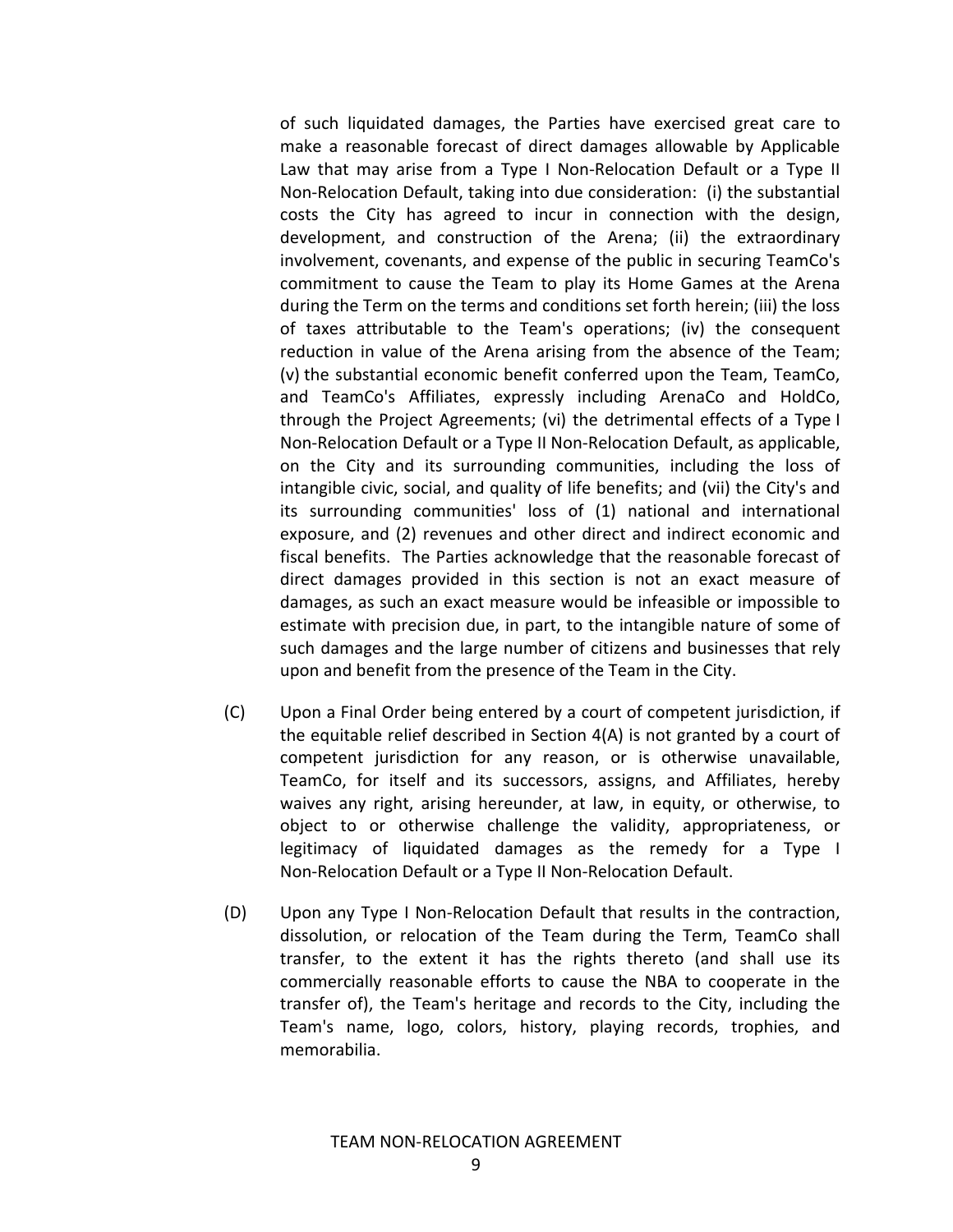- (E) If the City collects liquidated damages hereunder for a Type I Non‐ Relocation Default or a Type II Non‐Relocation Default (i) the City hereby waives the right to collect, and shall not seek to collect, any additional monetary or other damages from TeamCo or its Affiliates with respect to such Non‐Relocation Default (whether under this Agreement or another Project Agreement), and (ii) if such Non‐Relocation Default is a Type I Non‐Relocation Default, then each of the City, TeamCo, and ArenaCo shall have the right to terminate the Comprehensive Agreement (and thus all of the Project Agreements) pursuant to Section 7.2 of the Comprehensive Agreement by delivering written notice thereof to all of the parties thereto.
- **5. All Other Remedies**. Upon a Non‐Relocation Default, if the equitable relief and, with respect to a Type I Non-Relocation Default or a Type II Non-Relocation Default, the liquidated damages provided for in Section 4 are unavailable for any reason, the City shall be entitled to pursue all other legal and equitable remedies against TeamCo, whether or not such other remedies are specifically set forth in this Agreement; provided, however, that any damages or money judgment obtained in any such legal or equitable proceedings shall not exceed the amount of liquidated damages that the City would have been entitled to receive pursuant to Section 4(B) but for such unavailability. All such other legal and equitable remedies are cumulative and may be exercised concurrently, successively, or in any order.

# **6. Term**

- **6.1** *Term.* The term of this Agreement (the "Term") commences on the Effective Date and, along with the obligations of the Parties hereunder, terminates on the Initial Expiration Date (or upon the effectiveness of any earlier termination of the Team Agreement that is expressly permitted thereunder, including, for example, an early termination pursuant to Section 2.3.4 (with the understanding that termination of the Comprehensive Agreement will result in termination of this Agreement and all other Project Agreements) or Article XVII of the Team Agreement). Notwithstanding the foregoing, early termination of this Agreement shall not relieve TeamCo of any obligation for damages for breaches of this Agreement occurring prior to the effective date of such termination.
- **6.2** *Effectiveness.* Notwithstanding anything in this Agreement to the contrary, the effectiveness of this Agreement shall be conditioned upon the NBA's approval of the Team Agreement and the Arena Agreement (as defined in the Team Agreement), which approval is required for the effectiveness of both such agreements pursuant to the terms thereof.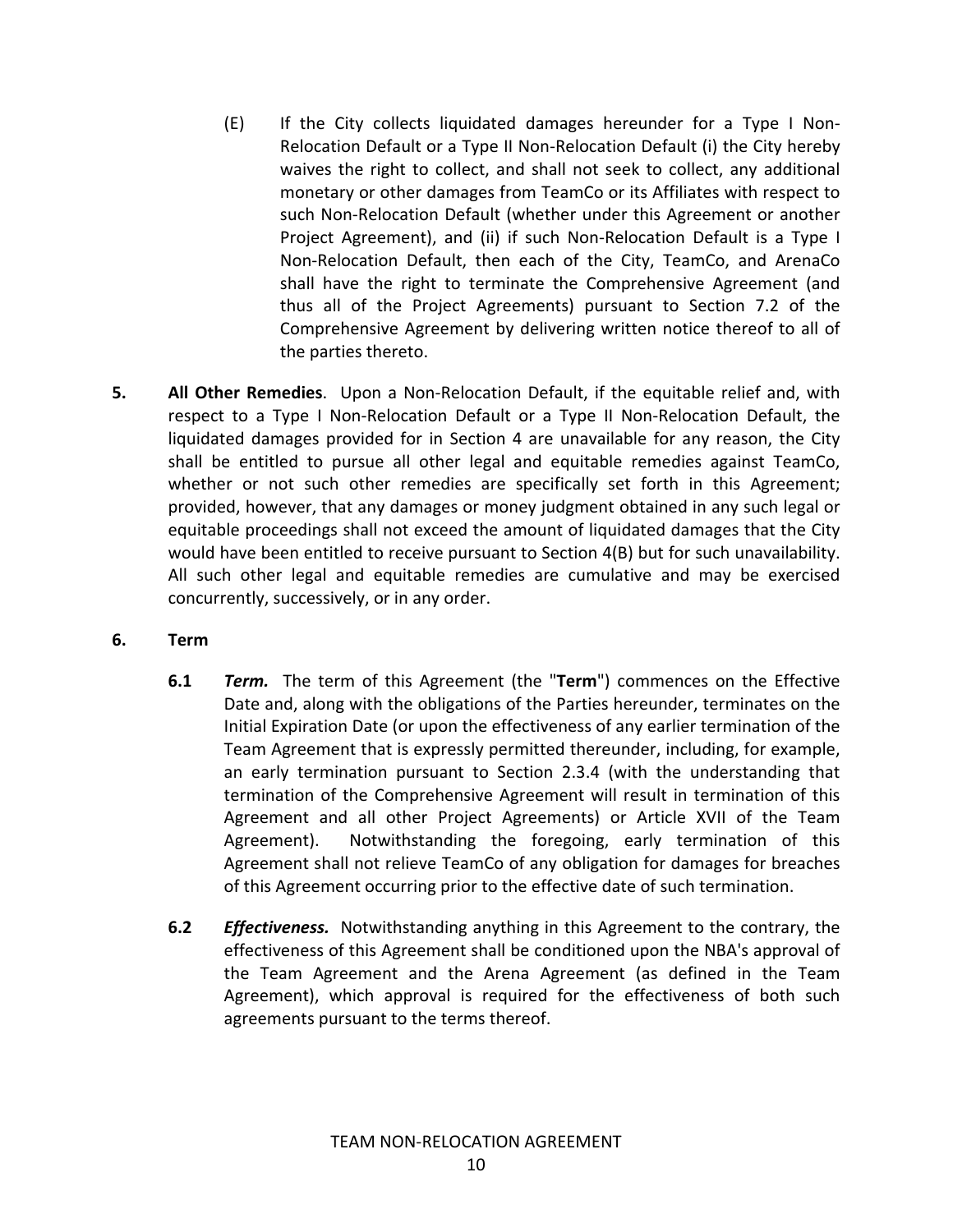## **7. Miscellaneous**

- **7.1** *Additional Agreements*. In addition to this Agreement and the other Project Agreements, the Parties agree to cooperate in good faith to negotiate, execute, and deliver any additional documents reasonably required by any Party, from time to time, to effectuate the purposes and intent of this Agreement and the other Project Agreements.
- **7.2** *Notices*. Any notice or other communication under this Agreement must be in writing and will be considered properly given and effective only when mailed or delivered in the manner provided by this section to the persons identified below. A notice or other communication that is mailed will be effective or will be considered to have been given on the third day after it is deposited in the U.S. Mail (certified mail and return receipt requested), addressed as set forth below, with postage prepaid. A notice or other communication sent in any other manner will be effective or will be considered properly given when actually delivered.

| If to the City:                | If to TeamCo:                      |
|--------------------------------|------------------------------------|
| John Dangberg                  | John Rinehart, CFO                 |
| <b>Assistant City Manager</b>  | Sacramento Basketball Holdings LLC |
| City of Sacramento             | One Sports Parkway                 |
| 915   Street, Fifth Floor      | Sacramento, CA 95834               |
| Sacramento, CA 95814           | Facsimile: (916) 928-6983          |
| With copies to:                | With copies to:                    |
| Matthew Ruyak                  | Mark Friedman, Owner               |
| <b>Assistant City Attorney</b> | 1530 J Street, Suite 200           |
| City of Sacramento             | Sacramento, CA 95814               |
| 915 I Street, Fourth Floor     |                                    |
| Sacramento, CA 95814           | Jeffrey Dorso, Esq.                |
|                                | Pioneer Law Group, LLP             |
| Jeffrey Massey                 | 1122 S Street                      |
| Senior Deputy City Attorney    | Sacramento, CA 95811               |
| City of Sacramento             | Facsimile: (916) 496-8500          |
| 915 I Street, Fourth Floor     |                                    |
| Sacramento, CA 95814           | Adam R. Klein, Esq.                |
|                                | Katten Muchin Rosenman LLP         |
|                                | 525 W. Monroe Street               |
|                                | Chicago, IL 60661-3693             |
|                                | Facsimile: (312) 902-1061          |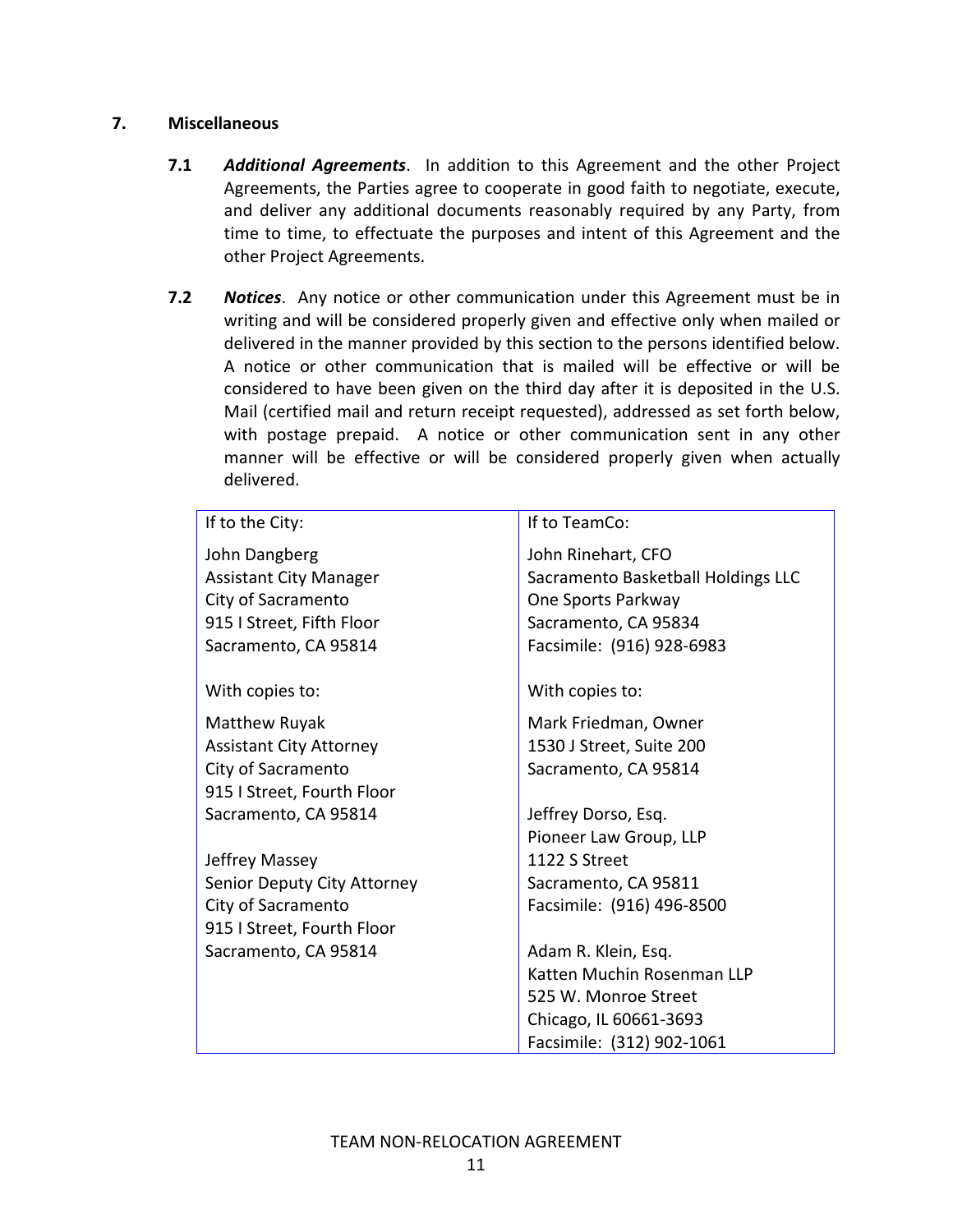Any Party may from time to time designate a different address or persons for notices by giving notice to that effect to the other Party in accordance with the terms and conditions of this section.

- **7.3** *Force Majeure*. Failure in performance by either Party under this Agreement due to a Force Majeure Event shall not be deemed a breach of this Agreement. In addition, when this Agreement provides a time for the performance of any obligation other than the payment of a sum certain, the time provided is extended if compliance is not possible due to a Force Majeure Event. The extension lasts only as long as the Force Majeure Event prevents compliance. "**Force Majeure Event**" means any act, event, or condition that is beyond the reasonable control of the Party asserting the Force Majeure Event, if it prevents or delays such Party from performing any obligation under this Agreement, including, without limitation, the following: any act of public enemy, terrorism, blockade, war, insurrection, civil disturbance, explosion, or riot; epidemic; landslide, earthquake, fire, storm, flood, or washout, or other catastrophic weather event; any other act of God; and strike, lockout, or other industrial disturbance.
- **7.4** *Severability*. If a court with jurisdiction rules that any nonmaterial part of this Agreement is invalid, unenforceable, or contrary to law or public policy, then the rest of this Agreement remains valid and fully enforceable.
- **7.5** *Obligations of the Parties*. The obligations and undertakings of the Parties under or in accordance with this Agreement are obligations solely of the Parties themselves and no recourse shall be had, whether in contract, in tort, or otherwise against any officer, director, employee, agent, member, volunteer, or representative of any Party in his or her individual capacity on account of any obligation or undertaking of or any act or omission by any Party under or pursuant to this Agreement.
- **7.6** *Time of the Essence*. Time is of the essence in the performance of this Agreement.
- **7.7** *Binding Effect*. This Agreement binds and inures to the benefit of the Parties' successors and permitted assigns.
- **7.8** *Waiver*. A Party's failure to insist on strict performance of this Agreement or to exercise any right or remedy upon breach of this Agreement will not constitute a waiver of the performance, right, or remedy. A Party's waiver of another Party's breach of any provision in this Agreement will not constitute a continuing waiver or a waiver of any subsequent breach of the same or any other provision. A waiver is binding only if set forth in a writing signed by the waiving Party.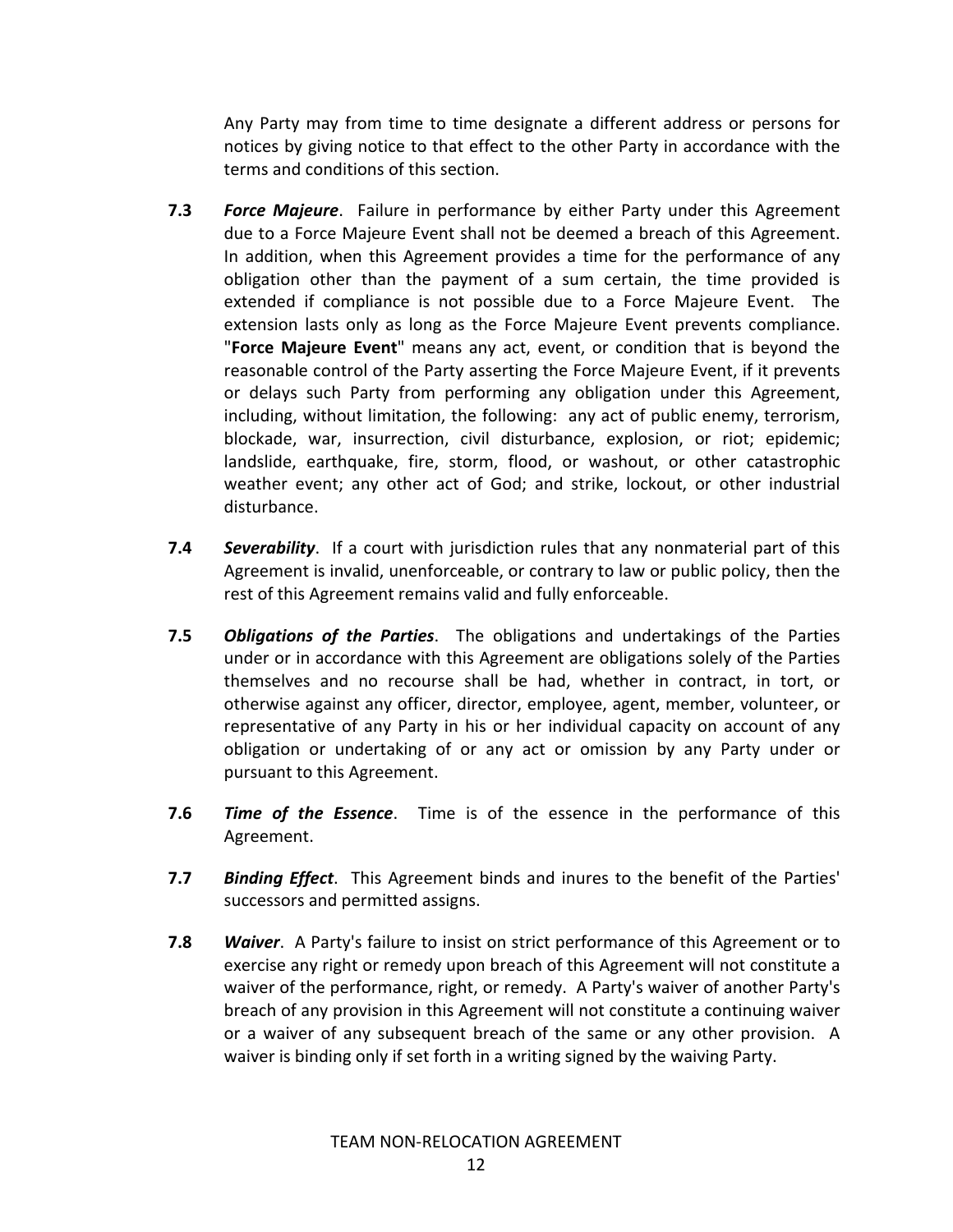- **7.9** *Interpretation*. This Agreement is to be interpreted and applied in accordance with California law, except that that the rule of interpretation in California Civil Code section 1654 will not apply. The term "including" shall mean "including, without limitation" and "including, but not limited to" and shall not be interpreted to imply any limitation on the more general preceding provision unless otherwise expressly stated. All references in this Agreement to Sections, Exhibits, or Schedules refer to the Sections, Exhibits, and Schedules of this Agreement unless otherwise expressly stated. Each Exhibit and Schedule referenced in this Agreement is incorporated herein by reference and made a part hereof. The headings and captions of the Sections, Exhibits, and Schedules are included for convenience only and shall have no effect upon the construction or interpretation of this Agreement.
- **7.10** *Integration and Modification*. This Agreement, the other Project Agreements, and any other documents executed by the City and one or more Kings Parties (as such term is defined in the Comprehensive Project Agreement) in connection herewith, collectively set forth the Parties' entire understanding regarding the matters set forth above and are intended to be their final, complete, and exclusive expression of those matters. Without limiting the generality of the foregoing, this Agreement, the other Project Agreements, and any other documents executed by the City and one or more Kings Parties in connection herewith, collectively supersede the non‐binding Sacramento Entertainment and Sports Center Term Sheet dated March 23, 2013 in its entirety. This Agreement may be modified only by another written agreement signed by all Parties.
- **7.11** *Conflicts among Project Agreements*. To the extent of any conflict or inconsistency between or among any of the Project Agreements, such conflict or inconsistency shall be resolved pursuant to Section 11.12 of the Comprehensive Agreement.
- **7.12** *Relationship of the Parties*. The Parties do not intend to create any agency, partnership, joint venture, trust, or other relationship with duties or incidents different from those of parties to an arm's‐length contract.
- **7.13** *No Third‐Party Beneficiaries*. This Agreement is solely for the benefit of the Parties and is not intended to benefit any third parties; provided, however, that Affiliates of TeamCo (including ArenaCo and HoldCo) shall be third‐party beneficiaries of the last sentence of Section 4(C).

### **7.14** *Representations, Warranties, and Covenants*.

(A) *Mutual Representations*. Each Party hereby represents and warrants to the other that it has all necessary right, power, and authority to enter into this Agreement. Additionally, each Party represents and warrants that the execution and delivery of this Agreement and the performance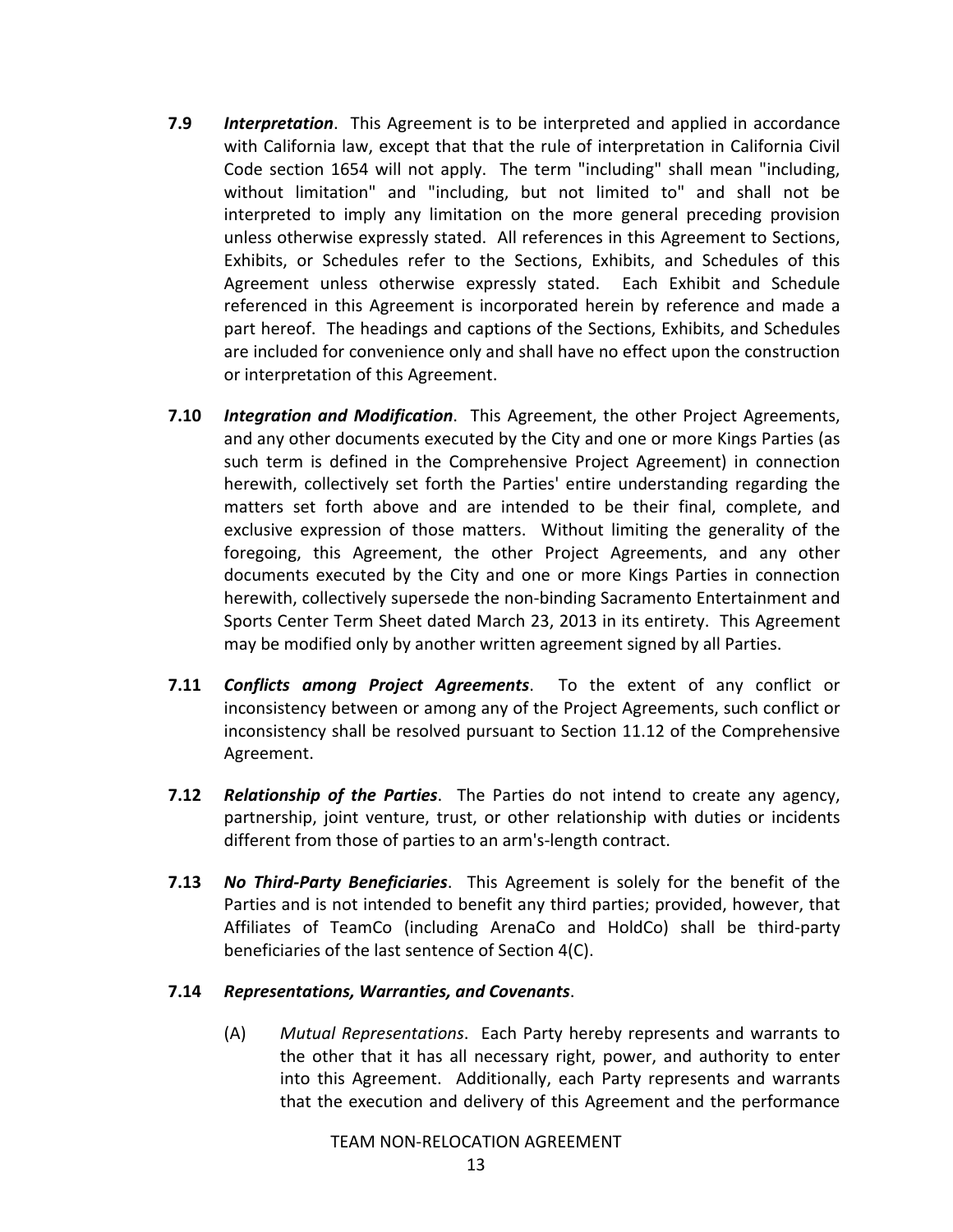and observance of all obligations and conditions to be performed or observed by each Party hereunder (expressly including, as to TeamCo, each of the Non‐Relocation Covenants) have been duly authorized by all necessary action of such Party. This Agreement, when fully executed and delivered by each Party, shall constitute the legal, valid, and binding obligation of the Parties, enforceable in accordance with the terms hereof.

- (B) *Additional Representations and Covenants of TeamCo*. TeamCo hereby represents and warrants to the City that: (i) TeamCo is the record and beneficial owner of the Team As Property and owns the Team As Property free and clear of any Lien, except for those Liens set forth on Schedule 7.14(B) attached hereto; and (ii) TeamCo is a member in good standing of the NBA and is in compliance with all NBA Rules that are relevant to the Non‐Relocation Covenants and the Parties' other rights and obligations hereunder.
- **7.15** *Attorneys' Fees*. Each Party shall bear its own costs and attorneys' fees incurred in connection with the negotiation and execution of this Agreement.
- **7.16** *Alternative Delivery*. When a Party is obligated to deliver a document or similar item to another Party, the recipient may, in its sole discretion, opt for a review of that item without taking physical or electronic delivery thereof.
- **7.17** *Counterparts*. The Parties may sign this Agreement in counterparts, each of which will be considered an original, but all of which will constitute the same Agreement. Facsimile signatures or signatures transmitted by email or other electronic means shall be effective to bind each of the Parties hereto.
- **7.18** *Governing Law*. This Agreement shall be governed by and construed in accordance with the laws of the State of California. In the event of any proceedings regarding this Agreement, the Parties agree that the venue shall be the state courts of California located in Sacramento County or the U.S. District Court for the Eastern District of California.
- **7.19** *Disclosure of Records*. All non‐public documents shared by the Parties hereunder shall be treated as confidential to the extent permitted by Applicable Law. All documents submitted to the City may be subject to disclosure pursuant to the California Public Records Act. If the City receives a request for disclosure under the California Public Records Act or is served with a legal or administrative demand for disclosure (e.g., by subpoena, civil investigative demand, or court‐ ordered or court‐sanctioned discovery) of any document set apart and clearly marked "trade secret" or "confidential" when provided by TeamCo to the City, then the City shall notify TeamCo as soon as practicable before disclosure is required so that TeamCo may seek an appropriate protective order or may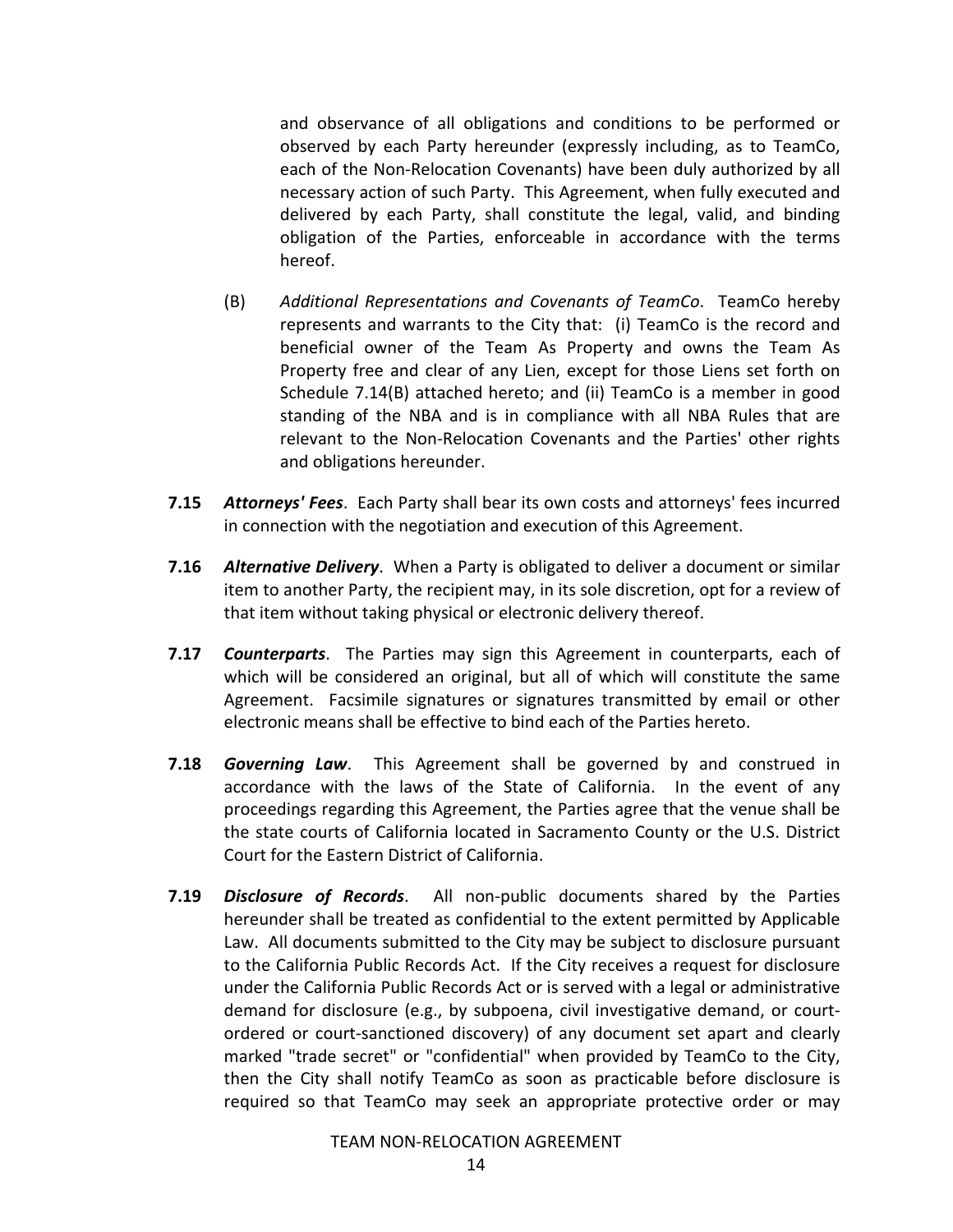consent in writing to disclosure. Absent a protective order or written consent to disclosure, received before the time disclosure is required, the City may disclose the documents as required by law. The City is not obligated to defend against any litigation brought to compel disclosure of documents, but the City may defend against the litigation as the real party in interest, subject to the following: TeamCo shall indemnify and hold the City harmless against all damages and costs awarded against the City in the litigation, including reasonable attorneys' fees and litigation costs through final resolution on appeal. TeamCo shall have sole responsibility for defense of the actual "trade secret" or "confidential" designations.

**8. Definitions and Terms.** Capitalized terms in this Agreement have the definitions set forth in this section.

"**Affiliate**" means, with respect to any Person, any individual, trust, estate, partnership, joint venture, company, corporation, association, limited liability company, or other legal entity, business organization, or enterprise that is directly or indirectly controlling, controlled by, or under common control with, such Person.

"**Agreement**" is defined in the introductory paragraph of this Agreement.

"**Alternate Site Commitment**" is defined in Section 1.2(C).

"**Alternate Site Condition**" means the existence of one of the following conditions, but only to the extent that such condition(s) is not primarily the result of TeamCo's (nor, so long as TeamCo and ArenaCo are Affiliates, ArenaCo's) failure to perform its obligations as required under any of the Project Agreements:

- (A) the NBA determines that the condition of the Arena is such that the NBA Rules (consistently applied and without discrimination in application to TeamCo or the Team) prohibit the playing of Home Games at the Arena and such determination is confirmed in writing by TeamCo with reference to the applicable NBA Rule (and a copy of the applicable written communication from the NBA, if any);
- (B) a Governmental Authority, Applicable Law, Force Majeure Event, or Condemnation Action (as defined in the Team Agreement) prevents the use or occupancy of any portion of the Arena that is reasonably necessary for the playing, exhibiting, or viewing of Home Games; or
- (C) a legitimate scheduling conflict exists with respect to a given Home Game that, pursuant to Section 2.2.4 of the Team Agreement, permits TeamCo to hold such Home Game at an alternate site.

"**Annual Adjustment**" is defined in the Team Agreement.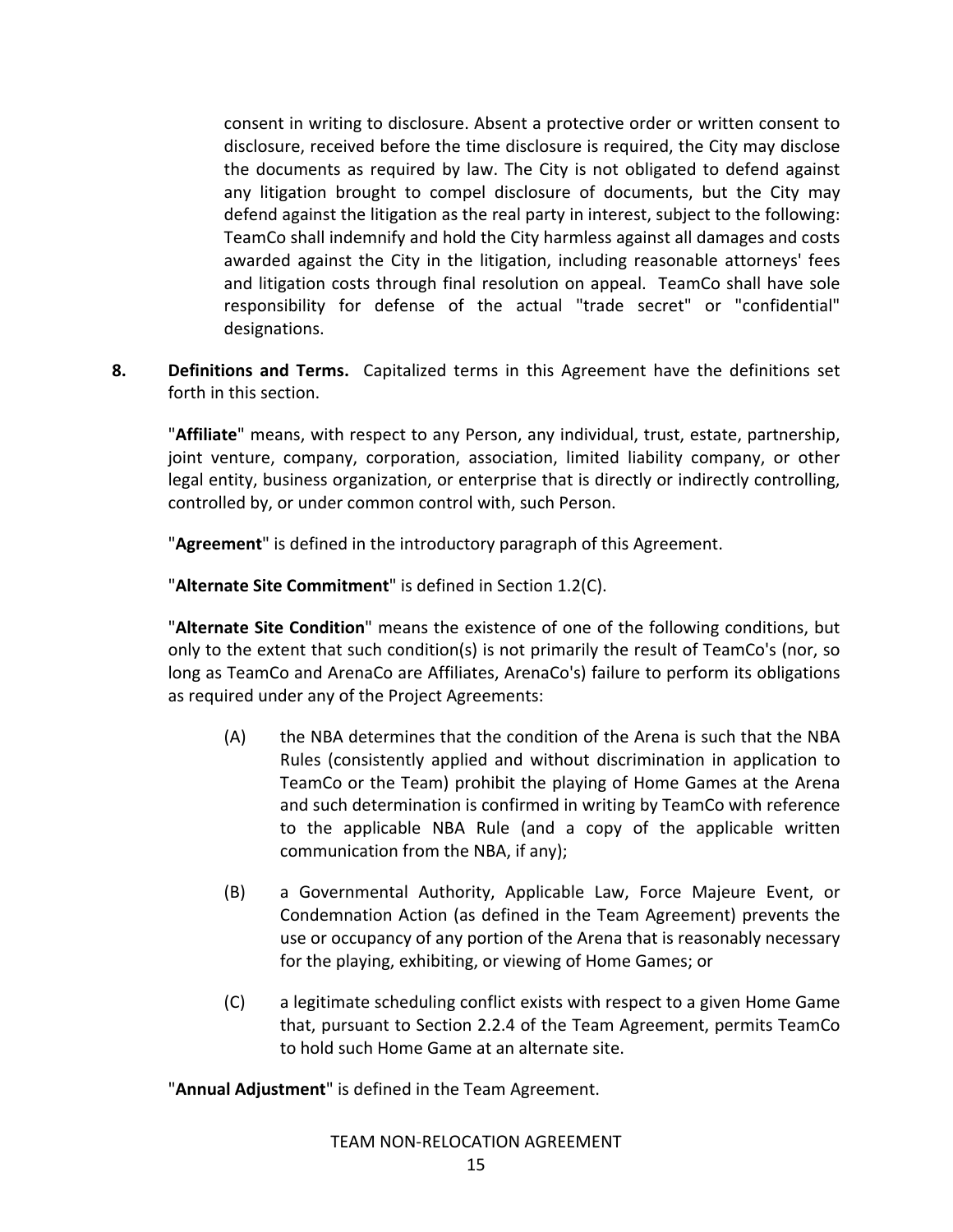"**Applicable Laws**" means any law, statute, ordinance, rule, regulation, order, or determination of any Governmental Authority.

"**Arena**" is defined in the Background.

"**ArenaCo**" is defined in the Background.

"**Basketball Season**" is defined in the Team Agreement.

"**City**" is defined in the introductory paragraph of this Agreement.

"**Commencement Date**" is defined in the Team Agreement.

"**Comprehensive Agreement**" is defined in the Background.

"**Effective Date**" is defined in the introductory paragraph of this Agreement.

"**Final Order**" is defined in Section 4(B).

"**Force Majeure Event**" is defined in Section 7.3.

"**Governmental Authority**" means any federal, state, or local entity, political subdivision, agency, department, commission, board, bureau, administrative, or regulatory body, or other instrumentality having jurisdiction over the Parties, the Arena, or any other properties or rights that are the subject of the Project Agreements.

"**HoldCo**" is defined in the Background.

"**Home Games**" means all Home Games (as defined in the Team Agreement) occurring after the Commencement Date.

"**Indeterminate Condition**" is defined in Section 1.2(D).

"**Initial Expiration Date**" is defined in the Team Agreement.

"**Lien**" means, with respect to the Team As Property, any pledge, security interest, lien, charge, or mortgage.

"**NBA**" is defined in the Background.

"**NBA Rules**" is defined in the Team Agreement.

"**Non‐Relocation Covenants**" means the collective covenants made by, and obligations imposed on, TeamCo pursuant to Sections 1, 2, and 3 of this Agreement.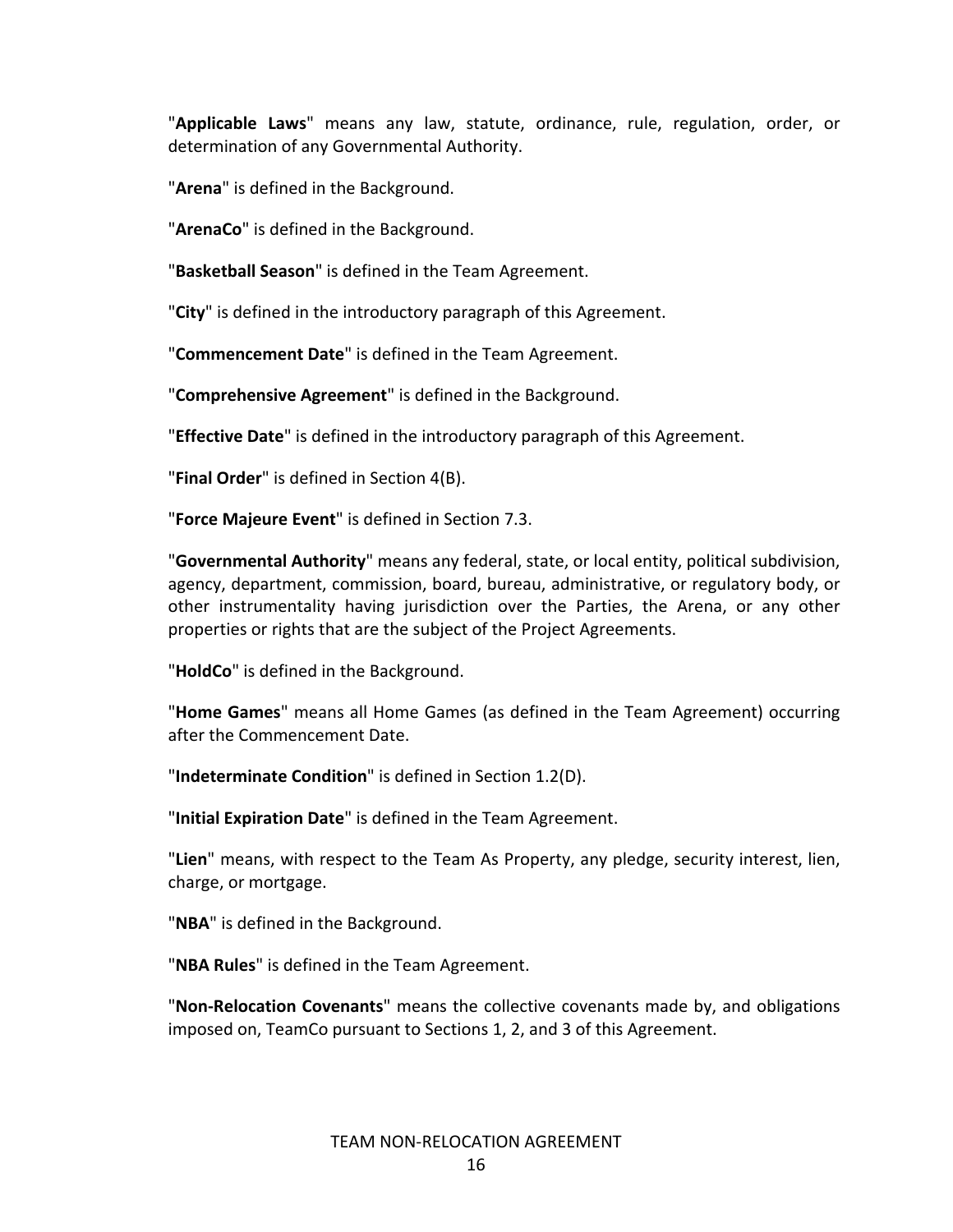"**Non‐Relocation Default**" means a breach by TeamCo of any of the Non‐Relocation Covenants (whatever the reason for such breach and whether it is voluntary or involuntary or effected by the NBA Rules or operation of Applicable Law).

"**Operating Year**" is defined in the Team Agreement.

"**Party**" and "**Parties**" are defined in the introductory paragraph of this Agreement.

"**Per Home Game Amount**" means (A) for the first Operating Year, \$1,000,000 and (B) for each subsequent Operating Year, the Per Home Game Amount for the immediately prior Operating Year, as increased by the Annual Adjustment for such subsequent Operating Year.

"**Person**" means any individual, trust, estate, partnership, joint venture, company, corporation, association, limited liability company, or other legal entity, business organization, or enterprise.

"**Project Agreements**" is defined in the Background.

"**Team**" is defined in the Background.

"**Team Agreement**" means the Team Use Agreement entered into contemporaneously herewith by TeamCo and ArenaCo, pursuant to which ArenaCo is agreeing to operate, maintain, and repair the Arena for, and license the Arena to, TeamCo.

"**Team As Property**" means all of the following taken as a whole, whether the same are now owned or hereafter acquired, and wherever located, together with all accessions thereto, replacements and substitutions therefor, and proceeds thereof: (A) all of TeamCo's right, title, and interest in and under the franchise agreement pursuant to which TeamCo was granted the right to operate the Team as an NBA franchise, as such agreement may be modified, supplemented, or amended from time to time; (B) all goods, fixtures, inventory, equipment, supplies, and other tangible personal property of every nature now owned or hereafter acquired by TeamCo and used, intended for use, or reasonably required in the operation of the Team; (C) the right to use all trademarks and trade names and symbols or logos used in connection with the Team; and (D) all accounts, chattel paper, instruments, investment property, letters of credit, documents, contract rights, and general intangibles of TeamCo, relating in any way to, or arising in any manner from, TeamCo's ownership, use, operation, or sale of all or any part of the Team or the Team As Property.

"**TeamCo**" is defined in the introductory paragraph of this Agreement.

"**Term**" is defined in Section 6.1.

"**Transfer**" means any sale, transfer, assignment, or other disposition of the Team As Property; provided that, in the absence of a specific intent to use a Lien to effect a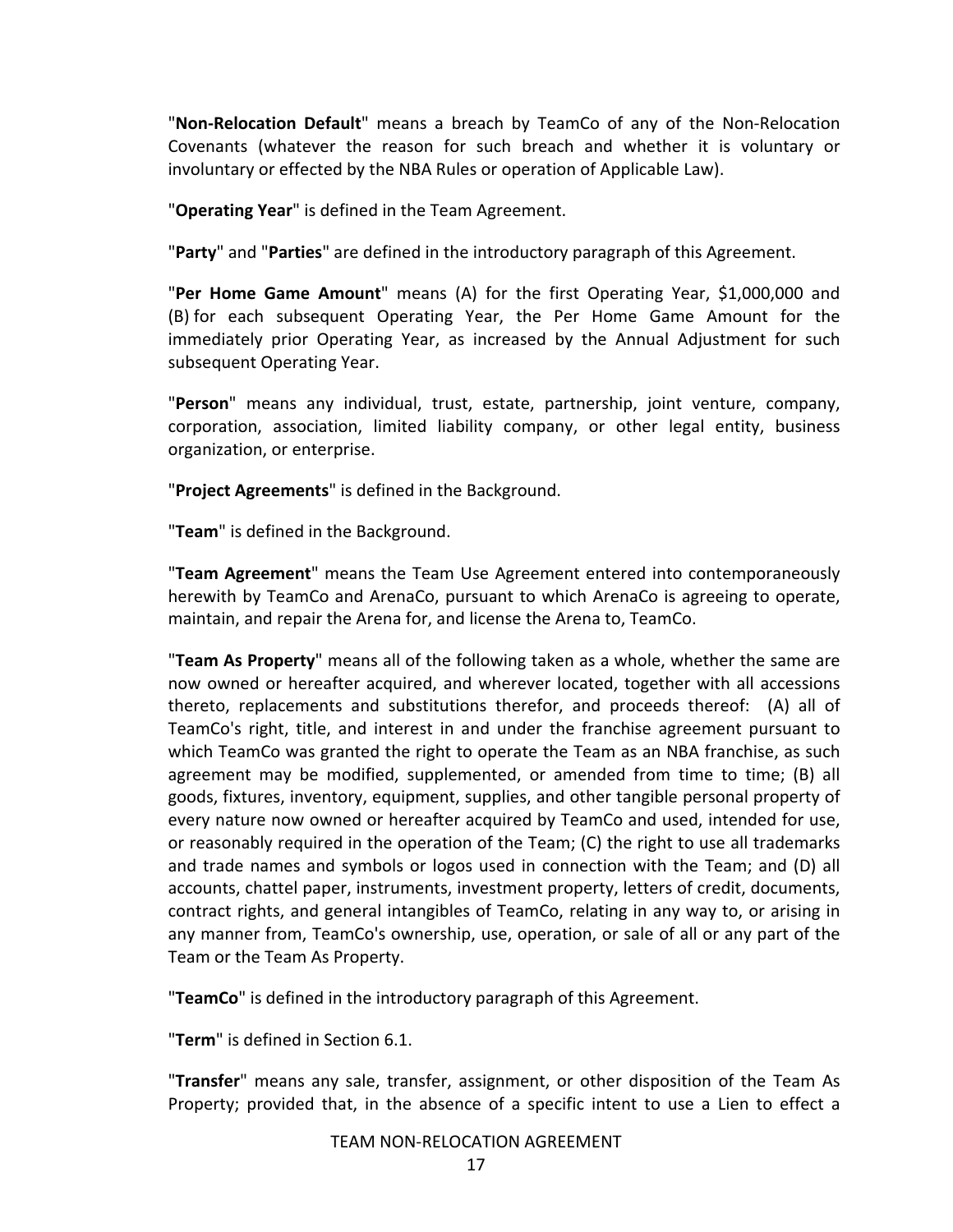relocation of the Team or otherwise violate a Non‐Relocation Covenant, the granting of a Lien upon the Team is not deemed to be a Transfer, but any foreclosure or sale, transfer, assignment, or other disposition in lieu of foreclosure in connection with such Lien would constitute a Transfer.

"**Type I Non‐Relocation Default**" means any Non‐Relocation Default involving (A) the dissolution of the Team, (B) the contraction of the Team, (C) the Team's loss of its NBA membership, (D) the relocation of the Team, (E) the Team's failure to play at least fifty percent (50%) of the Team's Home Games at the Arena during any given Basketball Season (which for the avoidance of doubt shall not be deemed a Non‐Relocation Default if such failure was due to Home Games being played at an alternate site under Section 1.2), or (F) a breach of Section 2.1(D).

"**Type II Non‐Relocation Default**" means any breach of Section 1.1 that is not a Type I Non‐Relocation Default.

\* \* \*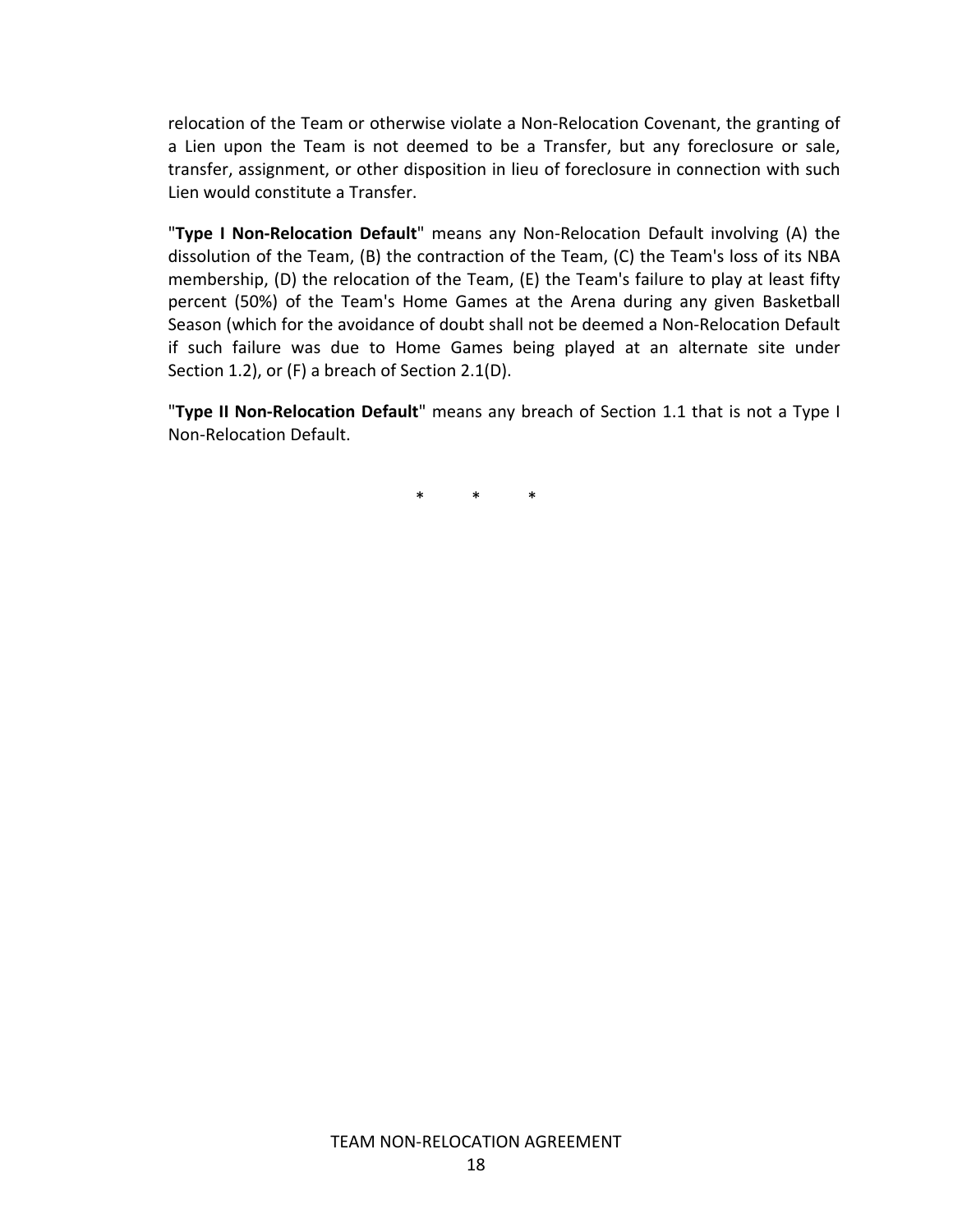| <b>City of Sacramento</b>                                                                                                                                                                                                                                               | <b>Sacramento Kings Limited Partnership</b>                                                                                                                                                                                                 |
|-------------------------------------------------------------------------------------------------------------------------------------------------------------------------------------------------------------------------------------------------------------------------|---------------------------------------------------------------------------------------------------------------------------------------------------------------------------------------------------------------------------------------------|
| By: the contract of the contract of the contract of the contract of the contract of the contract of the contract of the contract of the contract of the contract of the contract of the contract of the contract of the contra<br>John F. Shirey<br><b>City Manager</b> | By: Royal Kings Limited Partnership, its<br><b>General Partner</b><br>By: Sacramento Basketball Holdings GP<br>LLC, its General Partner<br>By: Sacramento Basketball Holdings LLC,<br>its Sole Member<br><b>Chris Granger</b><br>Date: 2014 |
| Approved as to Form                                                                                                                                                                                                                                                     | Approved as to Legal Form                                                                                                                                                                                                                   |
| Sacramento City Attorney                                                                                                                                                                                                                                                | Pioneer Law Group, LLP                                                                                                                                                                                                                      |
|                                                                                                                                                                                                                                                                         |                                                                                                                                                                                                                                             |
| Matthew D. Ruyak                                                                                                                                                                                                                                                        | Jeffrey K. Dorso                                                                                                                                                                                                                            |
| <b>Assistant City Attorney</b>                                                                                                                                                                                                                                          | <b>Attorneys for TeamCo</b>                                                                                                                                                                                                                 |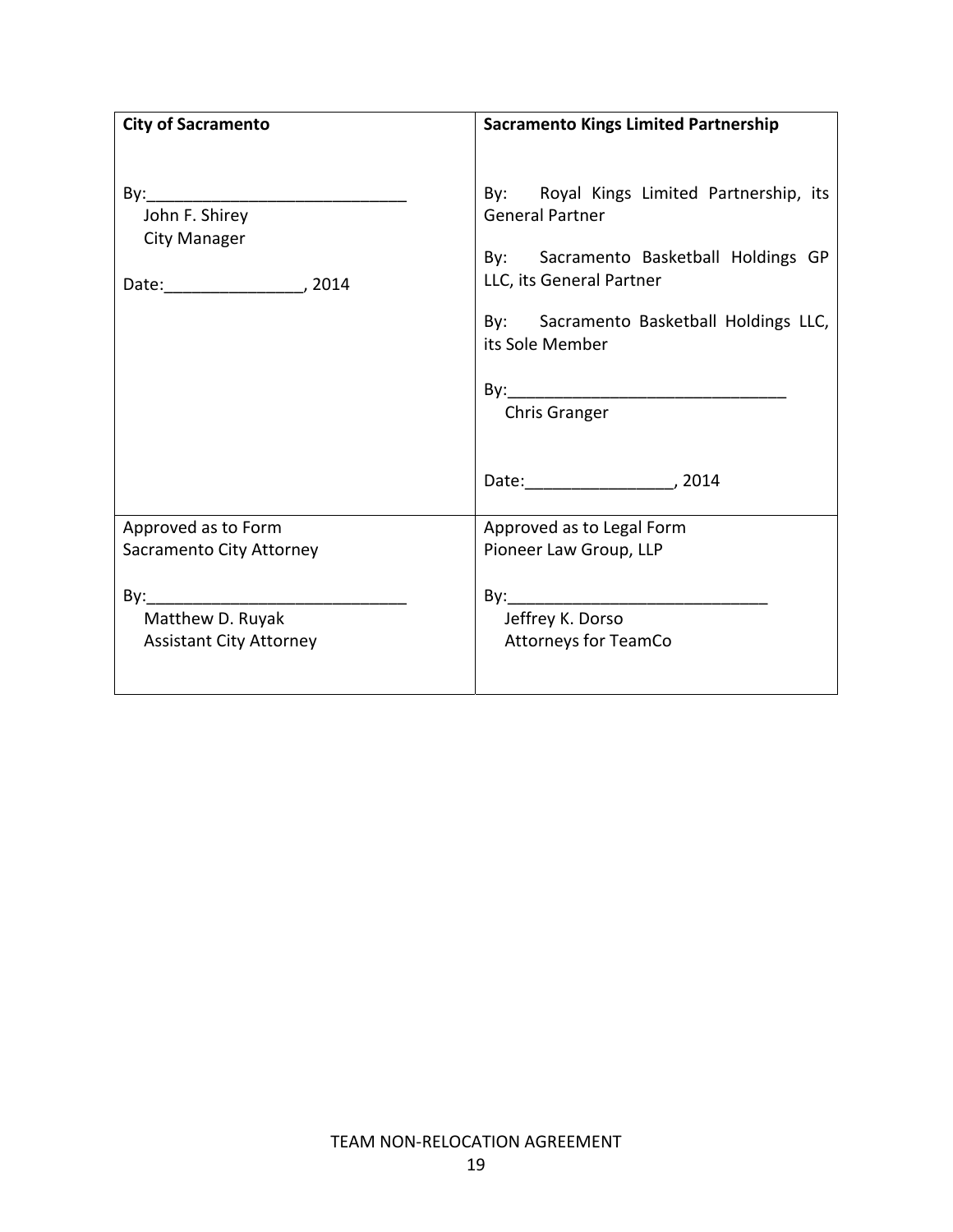# **Exhibit A to Team Non‐Relocation Agreement**

#### Liquidated Damages

#### 1. Type I Non‐Relocation Default:

| Date of Type I<br><b>Non-Relocation Default</b> | <b>Liquidated Damages</b> |
|-------------------------------------------------|---------------------------|
| Effective Date - Commencement Date*             | \$580,000,000             |
| <b>Operating Year 1</b>                         | \$580,000,000             |
| <b>Operating Year 2</b>                         | \$567,000,000             |
| <b>Operating Year 3</b>                         | \$554,000,000             |
| <b>Operating Year 4</b>                         | \$541,000,000             |
| <b>Operating Year 5</b>                         | \$528,000,000             |
| <b>Operating Year 6</b>                         | \$515,000,000             |
| <b>Operating Year 7</b>                         | \$502,000,000             |
| <b>Operating Year 8</b>                         | \$489,000,000             |
| <b>Operating Year 9</b>                         | \$476,000,000             |
| Operating Year 10                               | \$463,000,000             |
| Operating Year 11                               | \$450,000,000             |
| <b>Operating Year 12</b>                        | \$437,000,000             |
| Operating Year 13                               | \$424,000,000             |
| Operating Year 14                               | \$411,000,000             |
| Operating Year 15                               | \$398,000,000             |
| Operating Year 16                               | \$385,000,000             |
| Operating Year 17                               | \$372,000,000             |
| <b>Operating Year 18</b>                        | \$359,000,000             |
| Operating Year 19                               | \$346,000,000             |
| <b>Operating Year 20</b>                        | \$333,000,000             |
| Operating Year 21                               | \$320,000,000             |
| <b>Operating Year 22</b>                        | \$307,000,000             |
| <b>Operating Year 23</b>                        | \$294,000,000             |
| Operating Year 24                               | \$281,000,000             |
| Operating Year 25                               | \$268,000,000             |
| Operating Year 26                               | \$255,000,000             |
| <b>Operating Year 27</b>                        | \$242,000,000             |
| <b>Operating Year 28</b>                        | \$229,000,000             |
| <b>Operating Year 29</b>                        | \$216,000,000             |
| Operating Year 30                               | \$203,000,000             |
| Each Operating Year Thereafter                  | \$200,000,000             |

\*As defined in the Team Agreement. Notwithstanding the definition of "Operating Year" in the Team Agreement, if the first Operating Year under the Team Agreement commences after the NBA All‐Star Game during the Basketball Season of such first Operating Year, then, for the purposes of this Exhibit A only (and for no other purpose under this Agreement or any other Project Agreement), the first Operating Year shall be automatically extended through the end of the second Operating Year under the Team Agreement.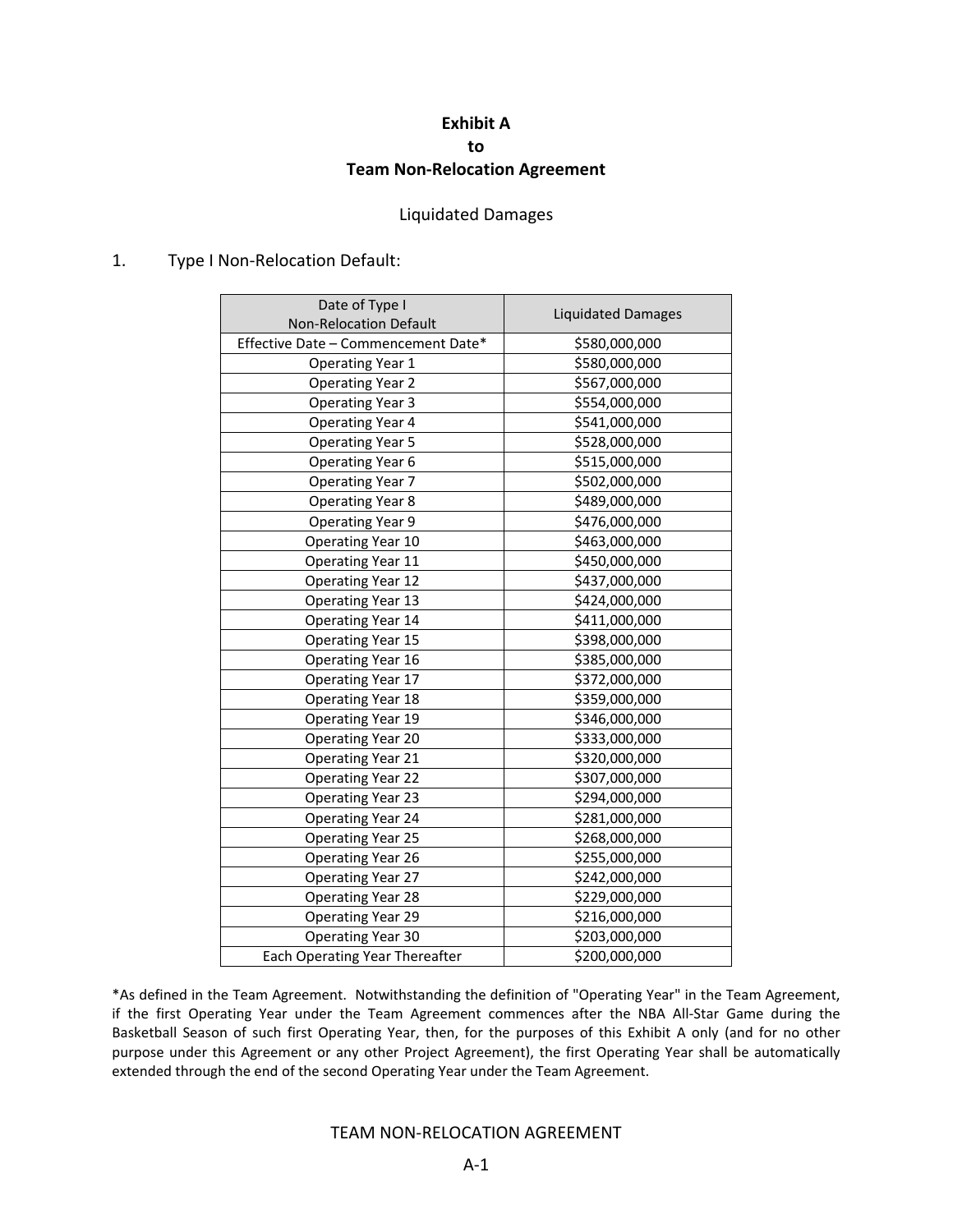## 2. Type II Non‐Relocation Default:

The amount of liquidated damages payable for a Type II Non‐Relocation Default shall equal the product of: (i) the number of Home Games that were played at a location other than the Arena in breach of Section 1.1, and (ii) the Per Home Game Amount; provided, however, that the amount of liquidated damages payable for a Type II Non‐Relocation Default shall in no event exceed the amount of liquidated damages set forth above in this Exhibit A that are payable for a Type I Non-Relocation Default in the applicable Operating Year.